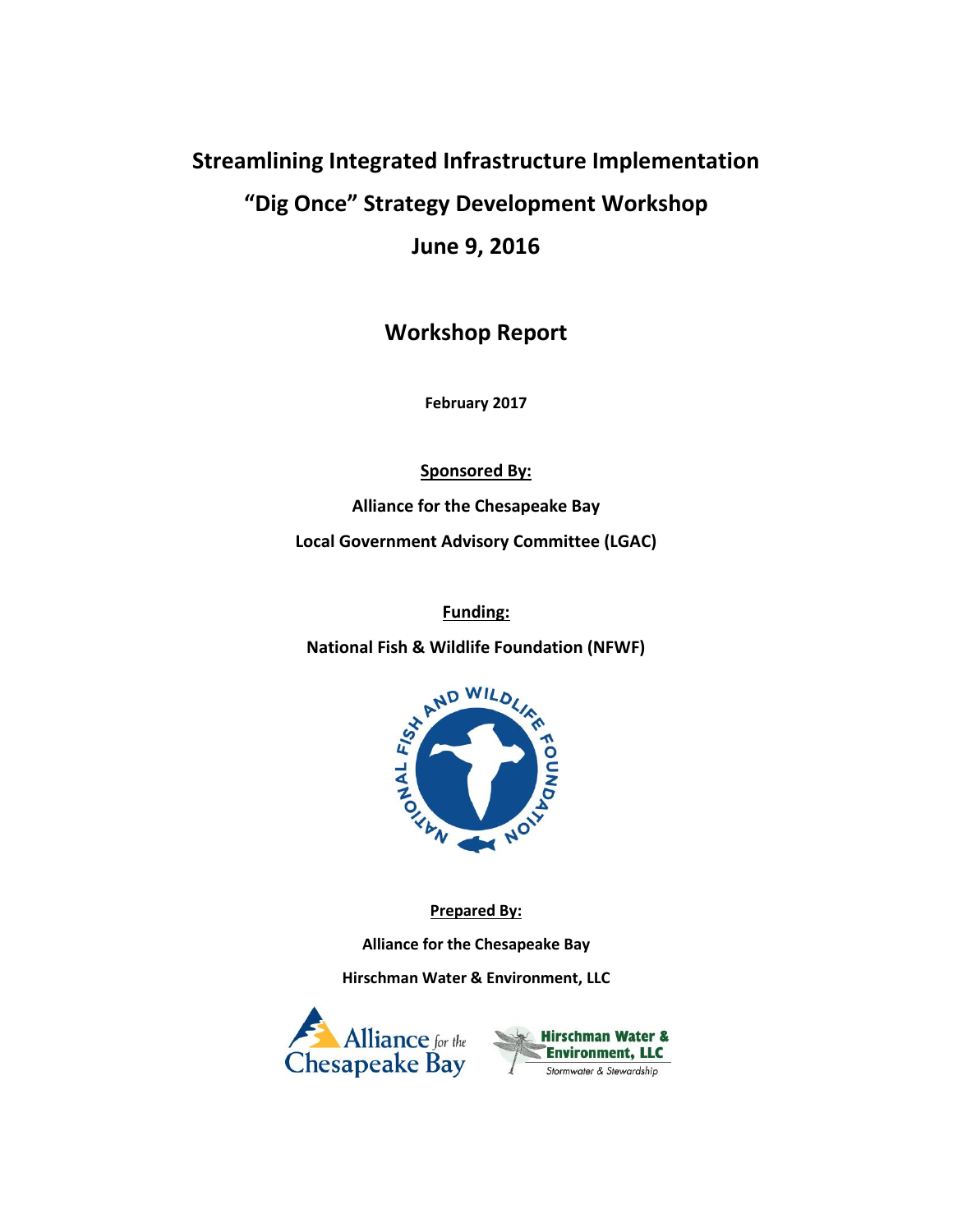### 1. Workshop Overview and Focus

The focus of this workshop was to explore better ways to integrate green infrastructure (GI) into other infrastructure projects, such as roads, school and park improvements, and other capital projects. The workshop was hosted by the Alliance for the Chesapeake Bay (ACB) in conjunction with the Local Government Advisory Committee to the Chesapeake Executive Council (LGAC), with funding from the National Fish & Wildlife Foundation (NFWF). Mary Gattis, Director of Local Government Programs for

ACB, was the lead facilitator for the workshop.

The workshop was held on June 9, 2016 at the Eisenhower Hotel in Gettysburg, Pennsylvania. The organizers targeted certain sector representatives for attendance in order to achieve the necessary cross-section of experiences and points of view. **Figure 1** shows the breakdown of attendees by type of organization. A total of 58 individuals attended the 1-day workshop, 52 participants and six staff representatives. See **Appendix A** for a list of workshop participants.

Prior to the workshop, the following problem statement and workshop goal were sent to attendees as part of the



*Figure 1. Representation of 52 Workshop Attendees*

agenda. This was done in order to maintain a clear focus for the workshop, as the topic of green infrastructure has many facets, each of which could fill the entire agenda for a one-day event.

Problem Statement: *Only recently has stormwater infrastructure (e.g., pipes, inlets, quality and quantity treatment practices) begun to be considered a full part of municipal infrastructure, alongside roads, water lines, sewer systems, utilities (gas, electric), etc. This recognition of stormwater infrastructure is quite variable among Chesapeake Bay localities. However, as communities across the watershed face the challenge of complying with Municipal Separate Storm Sewer System (MS4) permits and Total Maximum Daily Load (TMDL) plans, among other pollution reduction requirements, significant capital investments in stormwater infrastructure will be required. One option to address these challenges is to integrate stormwater infrastructure (especially green infrastructure) with other capital projects for roads, utilities, parks, schools, and other projects, in order to streamline the process and achieve more costeffective solutions. However, before this approach can be successful, administrative, procurement, funding and financing, staffing, and operational systems need to be adapted to optimize the process.*

Workshop Goal: *Develop recommendations for streamlining implementation of capital and maintenance projects that incorporate green stormwater infrastructure.*

This report provides a summary of the workshop, and addresses the key issues and challenges with GI integration, potential solutions, and resources and case studies noted during the workshop.

*Streamlining Integrated Infrastructure Implementation Workshop Report* Page 2 Alliance for the Chesapeake Bay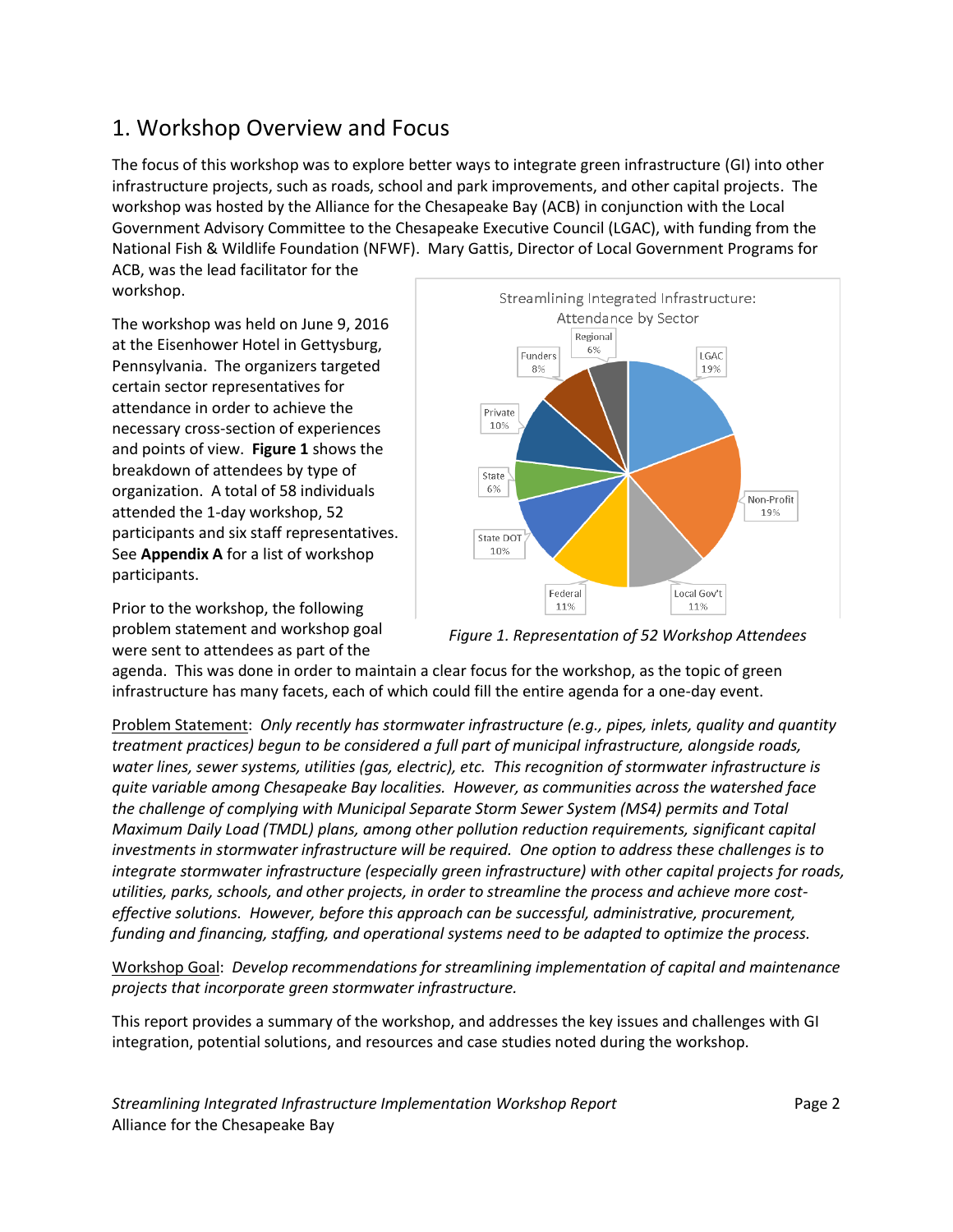## 2. Issues Identified by Participants

The morning session allowed participants to brainstorm the major issues that affect the integration of GI into other infrastructure projects. The six topics below are a consolidation of the issues discussed during that session.

#### 2.1. Funding & Financing

The availability and timing of grants do not always line up with integrated GI project timelines. For some projects, the grants must be completed before the often lengthy process of integration with other infrastructure projects. Several participants also noted that grants do not often pay for critical project stages, such as feasibility, planning, and prioritizing among candidate projects. Without these "early" steps, many projects can meet significant challenges with feasibility. Long-term maintenance was discussed as a significant funding challenge, but the general sentiment of the group was that the responsibility for funding long-term maintenance must fall on the local government. Some expressed the need for more balance and diversity in funding and financing to move away from the current reliance on grants.

#### 2.2. Qualified Personnel & Available Guidance

Successful implementation of GI projects requires qualified personnel and adequate technical guidance. Guidance is needed at all levels – federal, state, and local – because each has a role to play in funding, authorizing, implementing, and allocating pollutant removal credits for GI projects. The following categories represent needed expertise at the local level:

- Municipal program and project management (e.g., procurement and managing hired consultants)
- Design (including planting/landscaping plans)
- **•** Installation
- Long-term maintenance

The latter is particularly critical, as there seems to be a disconnect between the available maintenance resources and what is actually required to meet even a basic level-of-service standard. Frequent turnover at the local level also plays a role in the lack of successful project execution.

As for technical resources, the group expressed that a one-size-fits-all approach is not appropriate, and design guidelines should be flexible enough to address context (e.g., urban, suburban, rural, roads, public facilities).

#### 2.3. Municipal Processes & Commitment

The phrase "Dig Once" was used on the workshop agenda and in the morning discussion. "Dig Once" refers to the objective that GI projects be installed while the ground is already disturbed or excavated for other projects, such as road or other public infrastructure improvements.

This approach has efficiency and overall cost benefits, but also requires a high level of collaboration and integration between municipal departments, especially those involved in capital project planning, design, and implementation. This streamlining does not occur overnight, but requires a level of commitment (state to local) and willingness to make some mistakes along the way; to learn and change using an adaptive management approach in order to improve the processes and relationships. Often, a higher

*Streamlining Integrated Infrastructure Implementation Workshop Report* Page 3 Alliance for the Chesapeake Bay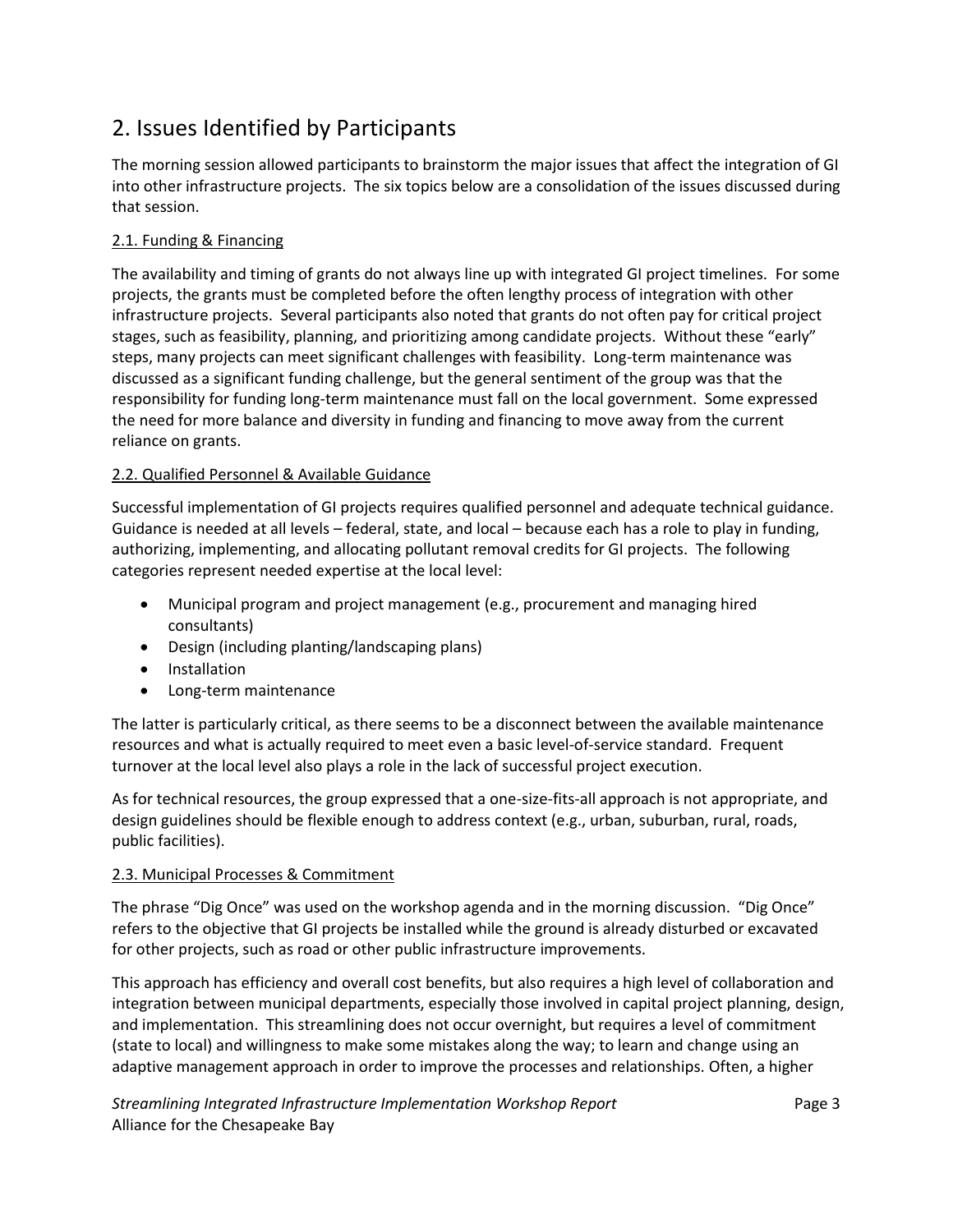level of collaboration and additional partners will inevitably slow the process down, which can be an issue with the timing of grants, as noted above.

Integration also includes addressing barriers or excessive burdens to GI implementation often embedded in local and state codes and regulations. This is an important planning-level issue that may determine whether GI is even a viable option in some communities.

It was made clear at the workshop that even the best collaboration and technical know-how is no substitute for an important intangible for project success – local government commitment to see

projects through from concept to construction to long-term maintenance, including the willingness to make mistakes and improve the process by learning from experience. This is a keen insight as it acknowledges the inherent risks and uncertainties with GI and signifies the importance of adaptive management.

#### 2.4. Planning, Prioritizing & Feasibility

This category is related to the one above (2.3), but deserves its own section, namely because there are often important steps in the early

As defined by the Chesapeake Bay Program, **adaptive management** is an ongoing, sciencebased process through which the Chesapeake Bay Program plans, implements and evaluates its restoration efforts. In simple terms, adaptive management is *learning by doing*: taking action with acknowledged uncertainties, carefully monitoring outcomes, transparently assessing progress and redirecting efforts when necessary.

stages of GI planning that are not funded or considered, and skipping these steps can jeopardize successful implementation down the road.

To realize cost efficiencies, GI projects must be envisioned, evaluated, and planned long before they are actually implemented. Much of this upfront work has to do with integrating GI into the capital project planning process, ensuring that GI is at least considered with other capital projects, and that candidate projects are prioritized on the basis of feasibility, cost/benefit (e.g., pollutant removal and TMDL credits), and other factors.

Some of this upfront work can be time-consuming and expensive. Therefore, a balance must be struck between doing extensive early planning (e.g., mapping of utilities and municipal infrastructure) and meeting cost and schedule expectations. The flip side is that some of these issues can turn into "project killers" if not identified at the planning stage. An example would be unmapped utilities that end up being extremely expensive or even infeasible to relocate.

Another important step for planning and prioritizing is identifying (and scoring) the "co-benefits" of candidate GI projects. Local government implementers often realize that elected officials, public works directors, planners, ratepayers, taxpayers, community groups, and citizens are motivated more by issues other than pollution reduction. Such issues include flooding and drainage, drinking water protection, creating community green spaces and health benefits, or providing new green jobs. Emphasizing these benefits of GI may garner more project support than technical data on the pounds of nutrient removed. This also points to the need for more outreach and education on the benefits of GI.

All of these issues can be summarized as creating a cogent "project pipeline" that has early buy-in and foresees problems that may come up in the future. Some attendees pointed out a related issue concerning prioritization: many GI projects may never get prioritized (*vis-à-vis* stream restoration or street sweeping) due to current Chesapeake Bay Program (CBP) and State best management practice

*Streamlining Integrated Infrastructure Implementation Workshop Report* Page 4 Alliance for the Chesapeake Bay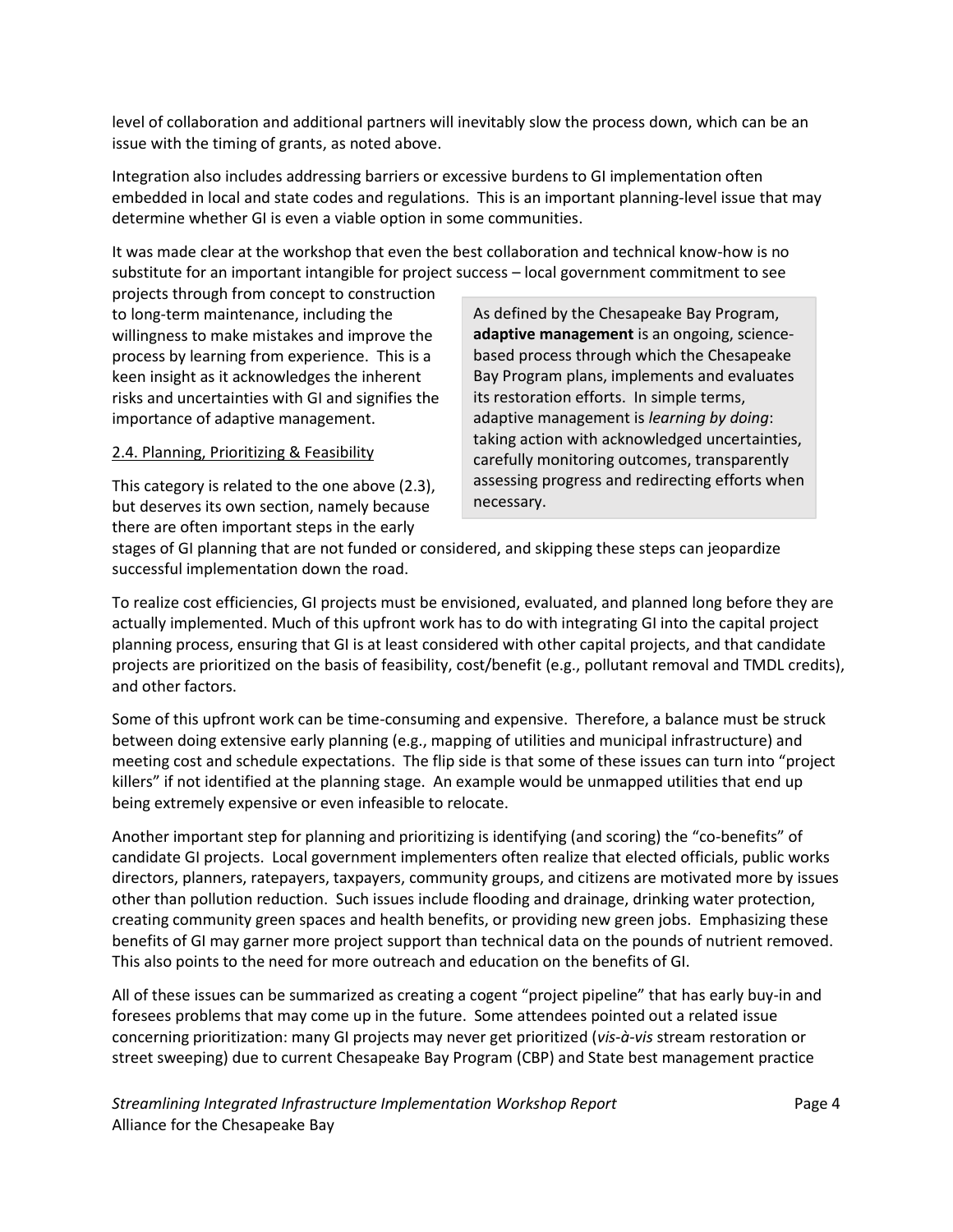(BMP) crediting protocols. These protocols send strong signals to local governments who must meet specific TMDL targets with limited budgets.

#### 2.5. Regional Collaboration & Peer-to-Peer Networking

As workshop attendees can attest, implementing GI is not a simple process, and many rural or underserved areas (or even more sophisticated places) may not have the staffing or project management capacity to sustain the effort. There is a need to look to regional collaboration and systems to bundle projects and cost-share among multiple municipalities. There is also a role for regional coordinating agencies and design guidance, as well as peer-to-peer networking and sharing of lessons learned.

## 3. Strategies and Recommendations for Selected GI Issues

The afternoon session involved participants working in small groups to develop recommendations for certain issue categories. Participants were given the opportunity to work with two of five available issue groups (see Section 1), and then recommendations were presented and discussed by the whole group.

This section outlines several of the key findings and recommendations from the groups. The information is presented in three overarching categories that consolidate much of the small group discussion. These categories are not precisely the same as those outlined in **Section 2** or the specific topic areas assigned to each group. The reason for this is that the group discussions ranged rather freely, addressing multiple topics with various overlapping ideas and recommendations. This is not unexpected for this type of workshop, and is emblematic of the energy and creativity that participants brought to the discussions. The three categories listed below are an effort to consolidate and categorize in order to present the group discussions in a more orderly fashion:

- 3.1. Municipal processes and planning
- 3.2. Pooling resources and regional collaboration
- 3.3. Funding and financing

Each subsection below provides a general overview of the recommendations as well as a table that lists specific recommendations in increasing order of complexity or the level of effort required to implement the idea. The intent of these tables is to convey that all of the recommendations are valid, but that some may be able to be implemented early or as incremental steps toward a larger goal.

#### 3.1. Municipal Processes and Planning

#### *(Addresses Section 2 Issue Areas 2.2, 2.3 and 2.4)*

The groups identified a range of strategies to enhance municipal processes and planning that lead to successful GI implementation. Much of this concerns early planning, better communication between departments, and identifying key partners. Other solutions involve actually changing codes, developing new plans, adding staff, and working at higher levels to send the right signals to local governments that the hard work of implementing GI will be rewarded through the TMDL and MS4 compliance programs.

**Table 3.1** presents the strategies divided into categories that generally represent increasing commitment, complexity, or level of effort.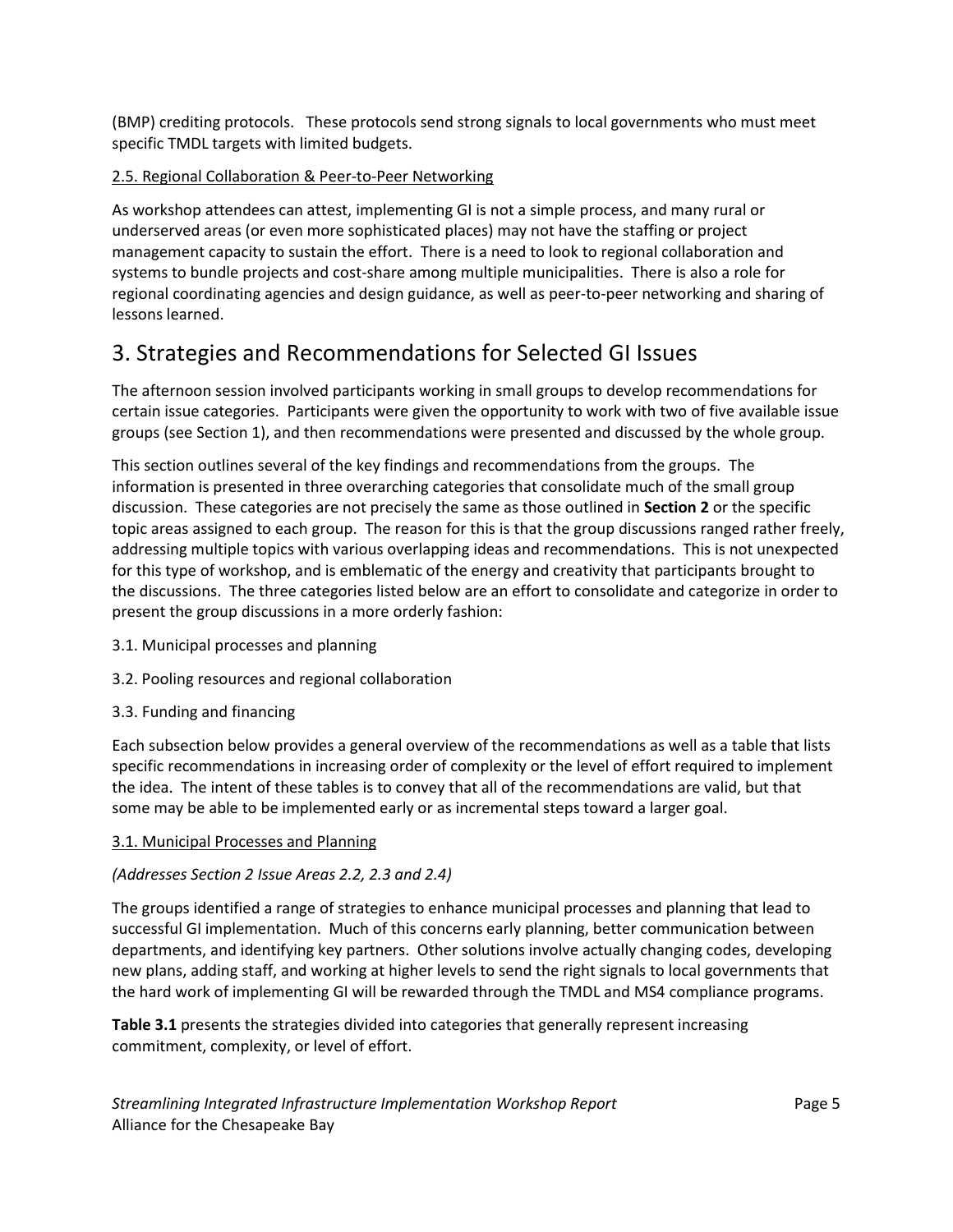|                                 | Table 3.1. Recommendations for Municipal Processes and Planning                                                                   |
|---------------------------------|-----------------------------------------------------------------------------------------------------------------------------------|
| 1. Increase Communication       | Identify a "GI champion" within the local government (or at a<br>$\bullet$                                                        |
| and Coordination                | regional agency) to serve as a point person for GI project                                                                        |
|                                 | coordination.                                                                                                                     |
| These actions can likely be     | Identify and engage partners (utilities, public works, Capital<br>$\bullet$                                                       |
| implemented with existing       | Improvement Plan (CIP) administration, parks, schools, etc.) very                                                                 |
| staff resources, interns,       | early in the process, starting with CIP planning.                                                                                 |
| organization partners, or       | When communicating, clearly establish purpose, need, and context<br>$\bullet$                                                     |
| other means.                    | for GI. Be sure to identify and perhaps quantify co-benefits for                                                                  |
|                                 | drainage, drinking water, community health, employment                                                                            |
|                                 | opportunities, etc.                                                                                                               |
|                                 | Educate elected officials, keeping the message simple and<br>٠                                                                    |
|                                 | compelling. $1$                                                                                                                   |
|                                 | Develop "plug and play" tool that makes it simple to understand<br>$\bullet$                                                      |
|                                 | and communicate to public works or CIP staff how GI can be                                                                        |
|                                 | integrated when infrastructure is built or repaired.                                                                              |
|                                 | Add GI sites to GIS and infrastructure layers and maps available to<br>$\bullet$                                                  |
|                                 | the public (potentially done regionally).                                                                                         |
| 2. Enhance Municipal Codes,     | Review local codes and policies that present impediments for GI<br>$\bullet$                                                      |
| <b>Policies &amp; Processes</b> | and amend as needed.                                                                                                              |
|                                 | Adopt policies to consider GI with all departmental concept and CIP<br>$\bullet$                                                  |
| These actions require a more    | planning.                                                                                                                         |
| involved process to develop     | Develop a watershed plan that identifies and prioritizes specific GI<br>$\bullet$                                                 |
| new plans and change or add     | projects; this enhances chances for funding (grants and CIP).                                                                     |
| policies, perhaps involving     | Develop and implement a process to identify and prioritize<br>$\bullet$                                                           |
| more staff time and             | candidate GI projects.                                                                                                            |
| institutional commitment.       | Build a feasibility step into project planning. This should include<br>$\bullet$                                                  |
|                                 | (among other items) utility mapping, infiltration/soil/geotechnical                                                               |
|                                 | testing, analysis of constraints, and, importantly, ranking and                                                                   |
|                                 | prioritizing candidate projects. The feasibility step can also identify                                                           |
|                                 | parts of a project that do not have to be full GI, such as handicap                                                               |
|                                 | ramps and walkways, certain parking areas, etc.                                                                                   |
|                                 | Ensure that all projects have maintenance agreements with a                                                                       |
| 3. Enhance Staffing             | duration of at least 10 years.                                                                                                    |
|                                 | Provide ongoing training to deal with staff turnover.<br>$\bullet$                                                                |
| These actions require further   | Provide in-house training, career advancement, and other<br>$\bullet$                                                             |
| commitment to add staff and     | incentives to build capacity for long-term GI maintenance.<br>Alternately, this function could be outsourced to help create green |
| fund ongoing training           | jobs in the community. Utilize appropriate certification programs                                                                 |
| programs.                       | such as Chesapeake Bay Landscape Professional (CBLP) and                                                                          |
|                                 |                                                                                                                                   |
|                                 | certifications for permeable pavement installers.                                                                                 |

<sup>1</sup> Utilize the [Forum Report](http://agsci.psu.edu/aec/research-extension/research-centers/center-for-green-infrastructure-and-stormwater/green-infrastructure-forum-report-1) from the *Green Infrastructure Forum: A Dialogue about Dealing with Stormwater in the Lower Susquehanna*, held June 26, 2013 at the Penn State Harrisburg Campus by the Penn State Center for Green Infrastructure and Stormwater Management.

 $\overline{\phantom{a}}$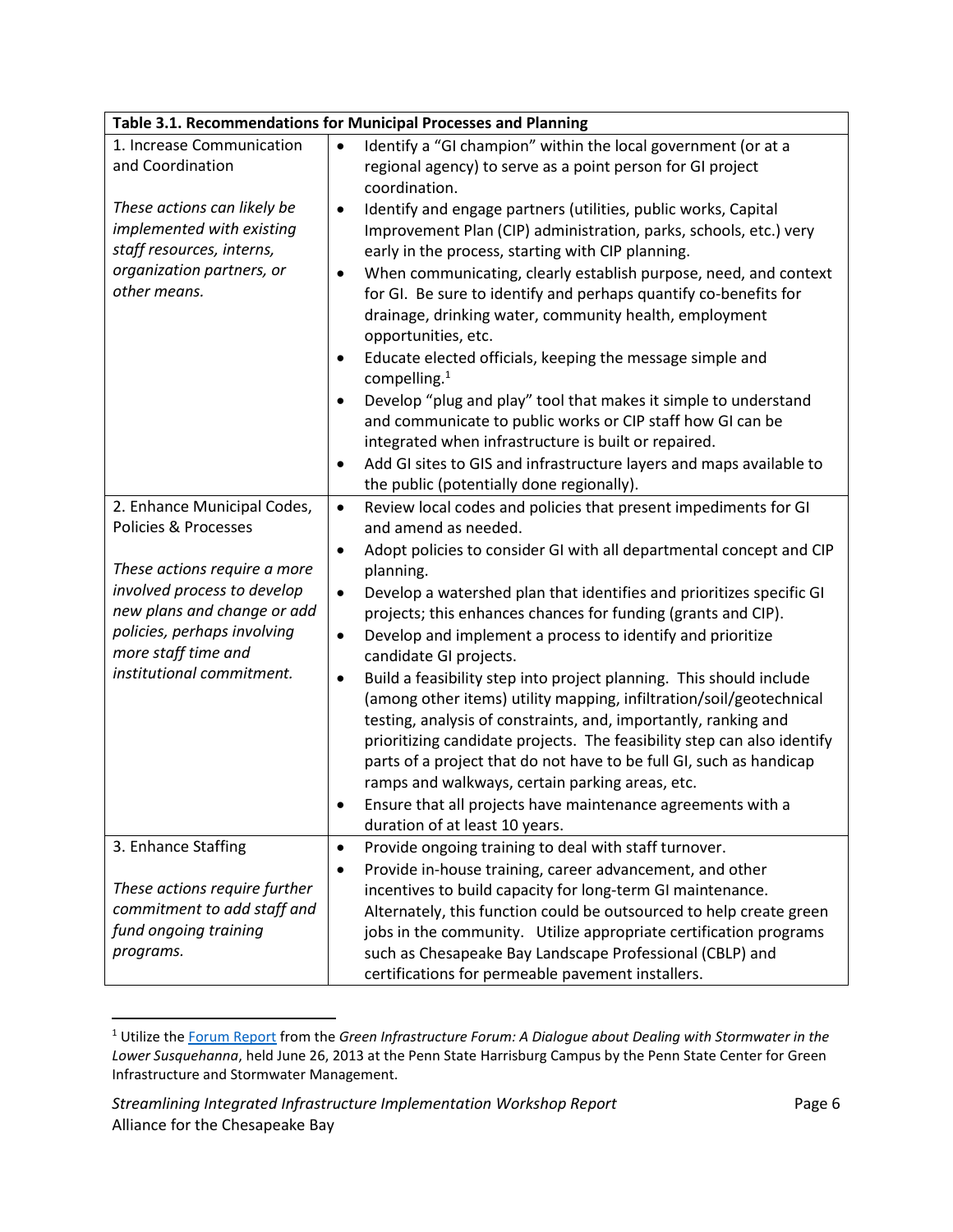| Table 3.1. Recommendations for Municipal Processes and Planning                          |                                                                                                                                                                            |  |  |
|------------------------------------------------------------------------------------------|----------------------------------------------------------------------------------------------------------------------------------------------------------------------------|--|--|
|                                                                                          | Conceivably, develop or integrate regional position to manage<br>functions listed above.                                                                                   |  |  |
| 4. Advocate for GI at Higher<br>Levels of Government                                     | Work with the CBP and states to garner more support and rewards<br>$\bullet$<br>for local GI implementation. Current BMP crediting system may be<br>a disincentive for GI. |  |  |
| This action is needed to<br>influence change outside the<br>control of local government. |                                                                                                                                                                            |  |  |

Many examples of exceptional municipal processes were mentioned by the groups, including: City of Lancaster, PA and Lancaster County Planning Commission, City of Takoma Park, MD (green streets), Berkley Springs, WV, and Riversmart in the District of Columbia (DC), among others. Other valuable resources were identified at the workshop related to processes and methods for incorporating other infrastructure elements, such as on-road bike lanes, into infrastructure projects, as well as tools and checklists that have been developed for other applications (e.g., Environmental Protection Agency Flood Resilience Checklist). These topical examples provide valuable lessons and models for GI integration. Other technical resources from the U.S. Army Corps of Engineers and American Public Works Association (APWA) state chapters were also noted.

See **Appendix B** for specific resources and examples mentioned by these groups, including technical resources, available certifications, and other materials.

#### 3.2. Pooling Resources and Regional Collaboration

#### *(Addresses Section 2 Issue Area 2.5)*

The group was quite unanimous that parties involved in GI implementation have much to learn from each other, and that resources of staff time, funds, and technical assistance are often inadequate within any one jurisdiction. The group promoted a range of strategies that involved varying levels of collaboration between local governments and other regional entities, ranging from peer-to-peer learning opportunities to actual cooperative program management.

**Table 3.2** presents three levels of increasing collaboration, and it may be possible to start with the "simple" information exchange level and evolve to more advanced levels as the programs mature.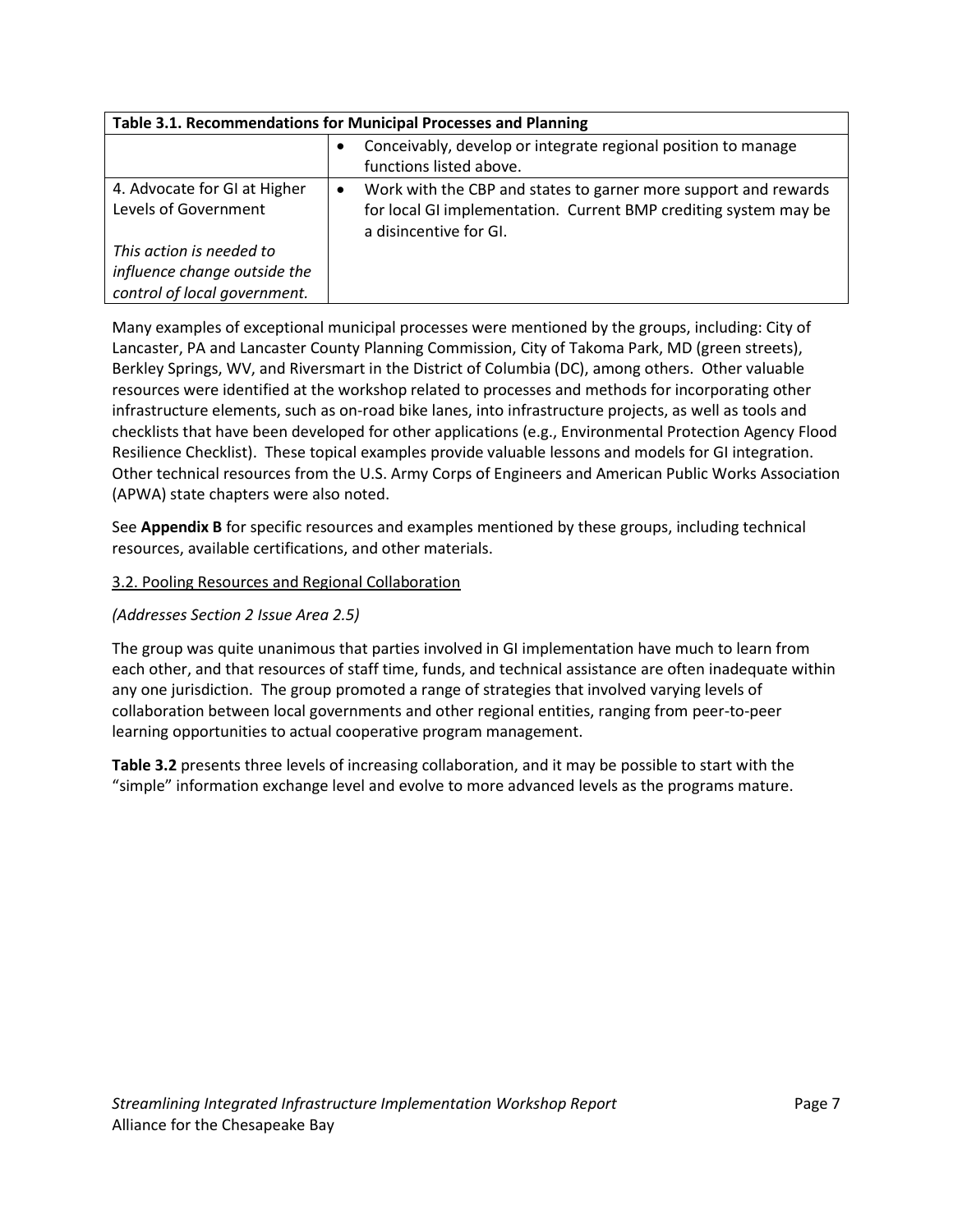|                                                                                                                                                                                      | Table 3.2. Recommendations for Pooling Resources and Regional Collaboration                                                                                                                                                                                                                                                                                                      |
|--------------------------------------------------------------------------------------------------------------------------------------------------------------------------------------|----------------------------------------------------------------------------------------------------------------------------------------------------------------------------------------------------------------------------------------------------------------------------------------------------------------------------------------------------------------------------------|
| 1. Utilize Peer-to-Peer<br>Forums<br>These actions can likely be<br>handled with an incremental<br>level of coordination by<br>existing regional agencies<br>with local cooperation. | Develop a platform for practitioners to share case studies, lessons<br>$\bullet$<br>learned, credible guidance, and other resources. Some prefer that<br>this NOT be another website.<br>Offer regional tours, awards and recognitions.<br>$\bullet$<br>Develop shared GIS and data platforms (example: DC's open data<br>$\bullet$<br>platform).                                |
| 2. Employ Regional GI Expert<br>This action will likely require<br>supplemental funding and<br>local buy-in to authorize<br>enhanced coordination.                                   | Pool resources to hire a regional GI expert. There is some precedent<br>$\bullet$<br>for this "circuit rider" model in the Bay watershed. A regional expert<br>could also be identified through an existing regional entity, such as a<br>soil & water district, regional planning agency, or similar consortium.<br>This model already exists for other governmental functions. |
| 3. Employ Cooperative,<br><b>Regional Programming</b><br>This action requires actual<br>programmatic shifts and<br>some surrender of local<br>autonomy.                              | Develop or enhance cooperative programming for funding, GIS,<br>$\bullet$<br>project identification and prioritization, CIP planning, procurement<br>and purchasing, project management, and other functions directly<br>related to implementation.                                                                                                                              |

The groups were also very constructive in providing existing examples of regional collaboration: the Upper Susquehanna Coalition, Carroll County, MD, York County, PA Consortium, 4-Mile Run, Anacostia Restoration Plan, and the Healthy Waters Roundtable on the Eastern Shore of MD. The groups also noted other possible partners or sources of assistance: Chesapeake Bay Commission, Metro Washington Council of Governments, U.S. Communities, Chesapeake Legal Alliance, the National Association of Regional Councils (NARC), Government Finance Officers Association (GFOA), American Planning Association (APA), and the International Municipal Lawyers Association (IMLA, model codes). This list is not exhaustive, but provides some resources with which participants may not have been familiar. **Appendix B** contains brief descriptions and web links for many of these resources.

#### 3.3. Funding and Financing

#### *(Addresses Section 2 Issue Area 2.1)*

All participants were fully aware of the limitations posed by inadequate funding and cognizant of the need to diversify funding and financing sources. Many projects have relied heavily on grants, as this is still the early stage of GI implementation. Stable, local funding sources are available in some cases, but are generally not adequate to address all the needs and strategies noted in this report. In addition, grants have helped local GI champions tackle "proof of concept" projects as a way to build support within their own organizations. In this way, grants have been extremely helpful to move the ball forward, but obviously inadequate for GI implementation to reach the next level of sustained project implementation.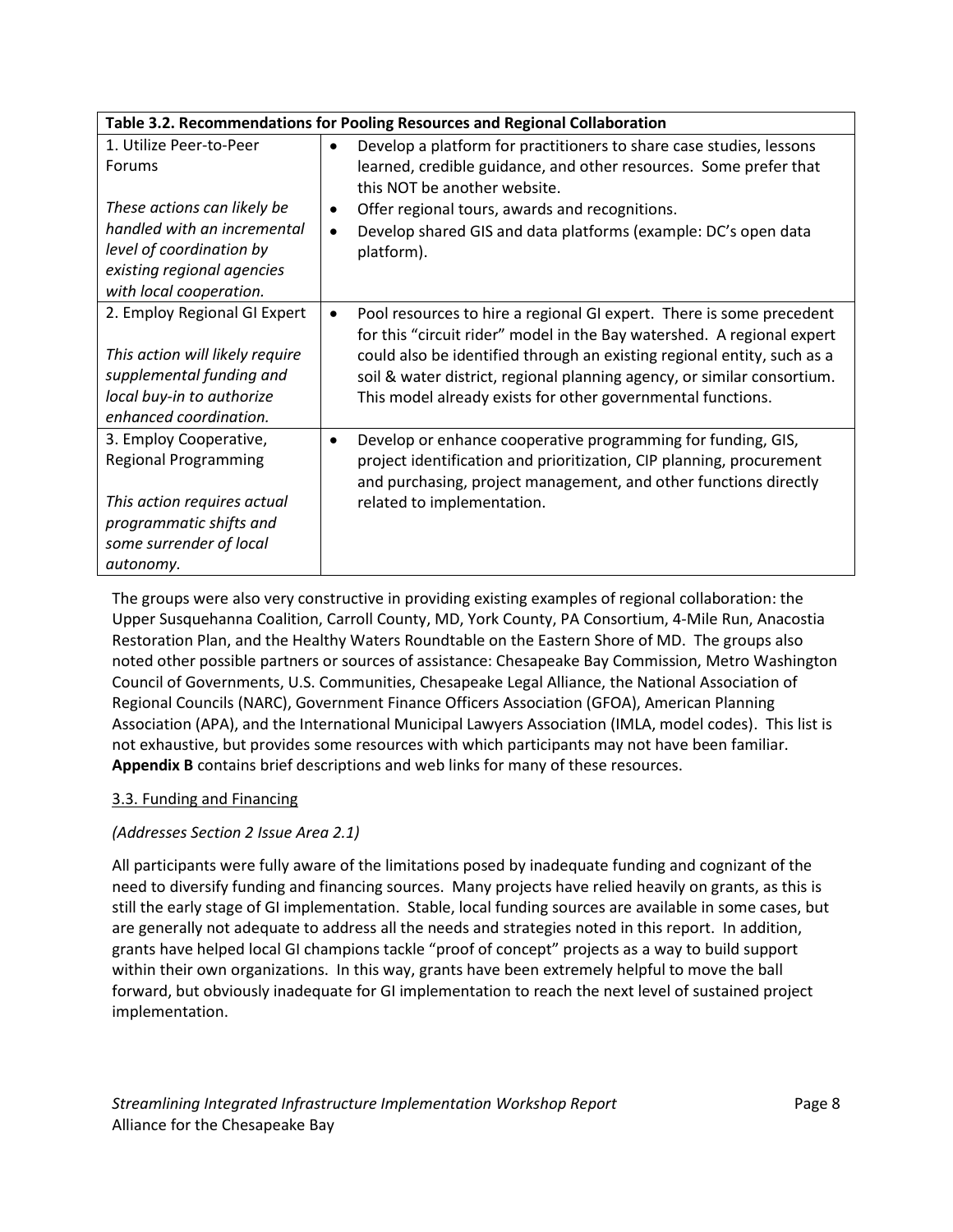**Table 3.3** presents two categories related to funding and financing; the first involving local options and the second concerning how funding agencies can better align programs with local GI implementation needs.

| Table 3.3. Recommendations for Funding and Financing                                     |                                     |                                                                                                                                                                                                                                                                                                                                                                                                                                                                                                                                                                             |
|------------------------------------------------------------------------------------------|-------------------------------------|-----------------------------------------------------------------------------------------------------------------------------------------------------------------------------------------------------------------------------------------------------------------------------------------------------------------------------------------------------------------------------------------------------------------------------------------------------------------------------------------------------------------------------------------------------------------------------|
| 1. Local Options<br>These options involve local<br>discretion and strategic<br>partners. | $\bullet$<br>$\bullet$<br>$\bullet$ | Establish dedicated funding mechanisms for GI implementation. Some<br>communities have dedicated funding through stormwater utilities, but<br>many do not, nor do they have the political capital at present to adopt<br>one. Some communities have opted to dedicate a certain percentage of<br>general fund revenues to a stormwater fund (e.g., Fairfax County, VA).<br>Pursue state revolving funds, e.g., Pennsylvania Infrastructure<br>Investment Authority (PENNVEST) to supplement grants.<br>Partner with state transportation departments (DOTs) to jointly fund |
|                                                                                          | $\bullet$<br>$\bullet$              | projects of mutual benefit.<br>Utilize Community Based Public Private Partnerships (CBP3) and other<br>strategies to leverage private investment. This can also be used to gain<br>access to federal funds through Housing and Urban Development (HUD)<br>and other agencies.<br>Research other financing options through resources such as the<br>Government Finance Officers Association, Environmental Finance Center<br>at the University of Maryland (EFC) and others (see Appendix B).                                                                                |
| 2. Funding Agencies<br>Options                                                           | $\bullet$                           | Examine current funding programs to achieve better alignment with local<br>CIP cycles. Enable use of some funds for feasibility and watershed<br>planning to ensure that the funded projects are worth the effort.                                                                                                                                                                                                                                                                                                                                                          |
| These actions are outside<br>the control of local<br>government.                         | $\bullet$                           | Many infrastructure grant programs exist at the state and federal levels<br>(e.g., DOT Tiger, PA Parks), but could be better "weighted" to provide<br>extra incentives for infrastructure projects that incorporate GI.                                                                                                                                                                                                                                                                                                                                                     |

## 4. Additional Issues to be Addressed by the Broader Stormwater Community

This workshop had a specific focus on the strategies and processes for integrating GI into other municipal infrastructure projects. As with all such workshops, the discussions can inevitably range to other topics that are relevant to the original focus, but reference a wider universe of causes, players, and potential solutions. This report attempts to address the original focus. However, the purpose of this section is to at least document broader issues that were discussed, as they are all important and critical for the long-term success of stormwater management and GI in their broader contexts.

- Maintenance: There are obviously many deficiencies and challenges in maintaining all stormwater BMPs. It is certainly acknowledged that the stormwater community must increase capacity, commitment, and institutional structures for maintaining public and private BMPs across the Chesapeake Bay Watershed. In this context, the participants stressed that BMP maintenance associated with infrastructure projects must be considered very early in the planning process, as this will influence design choices and ultimately costs and resources for the responsible agency.
- BMP Design Standards and Planting Guidelines: This is another broad topic that covers all categories of BMPs. The Bay states have all updated or are in the process of updating stormwater design

*Streamlining Integrated Infrastructure Implementation Workshop Report* Page 9 Alliance for the Chesapeake Bay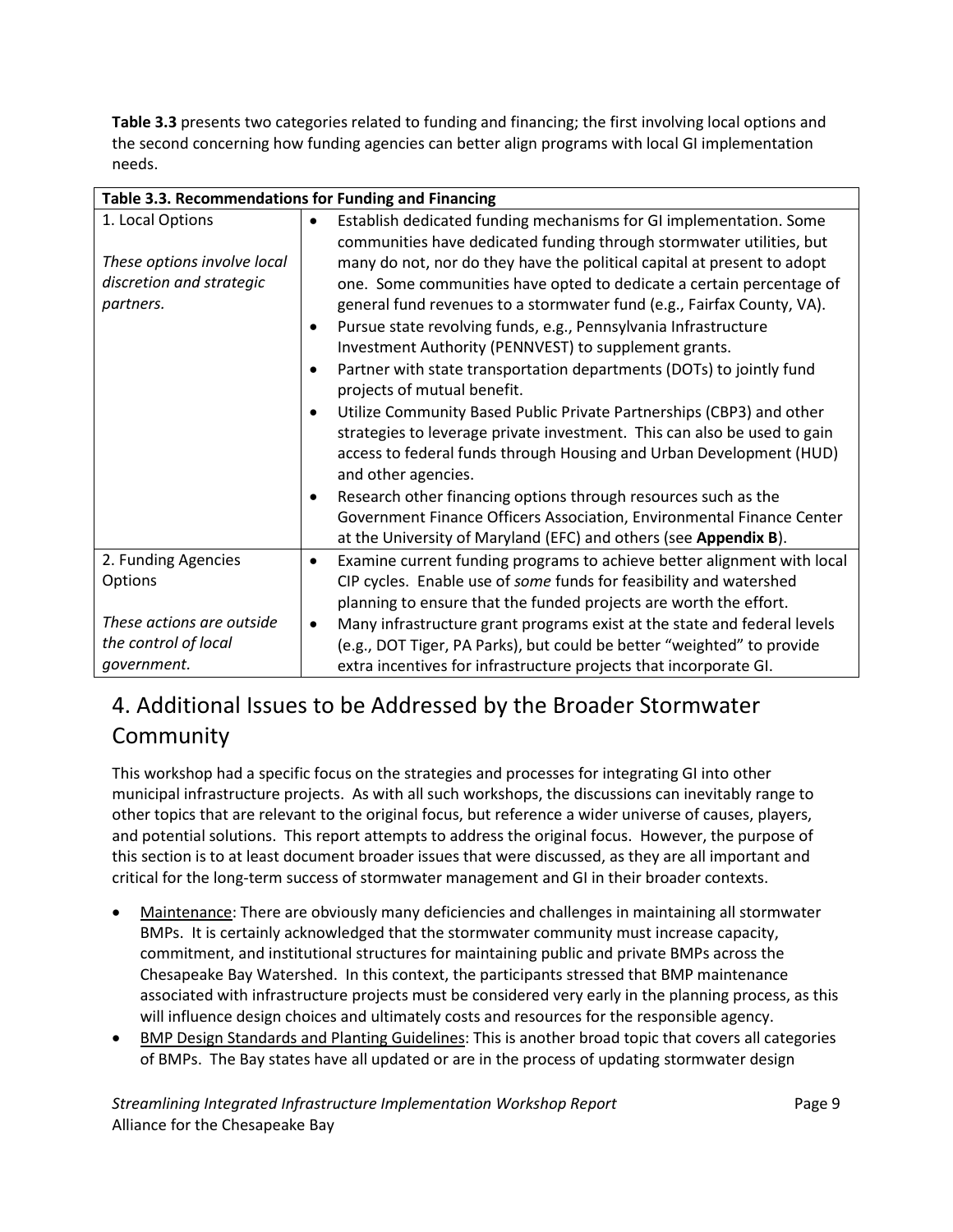specifications. There is a large and ongoing learning curve with discovering which plants do well in various BMPs, are most appreciated by the public, and meet site distance and other public safety requirements. The learning process is also about experimenting with the maintenance regimes for different planting palettes. There are many fine AND poor examples in the Bay Watershed to learn from. A number of newly-minted certification programs (e.g. Chesapeake Bay Landscape Professional) are attempting to address this issue.

- Technical Expertise in Design, Construction and Maintenance: Stormwater is certainly an expanding field, and expertise continues to build in the government, private, non-profit, and academic sectors. Many participants at the workshop stressed the importance of peer-to-peer learning, and this will continue to be an important strategy for all stormwater applications.
- Regulatory Drivers, BMP Pollutant Removal Crediting, and Bay Program Policies: This workshop focused on processes at the local level. However, every local agency or organization is influenced profoundly by the policies and directives that originate at the Bay Program and Bay State levels. These policies send signals down to the local level about which BMPs will be the most cost-effective in achieving reduction targets, how BMPs should be tracked, and what actions constitute compliance with permit conditions. In this context, some GI projects associated with local infrastructure may be "downgraded" as a local priority, given limited budgets and resources and the relative advantage of other options (at least as measured by the narrow metric of pollutant removal versus a broader suite of co-benefits). This is obviously more content than can be considered in a one-day workshop, and many hands are needed to continuously improve the overall process for selecting and crediting restoration strategies.

### 5. Resources & Case Studies

During the workshop discussions, many examples were provided, some good and some emblematic of key issues that must be addressed. **Appendix B** catalogues these resources and provides brief descriptions and web links (as available).

## 6. Conclusion

There are a number of opportunities to bolster the use of GI within each of the three overarching categories (municipal processes and planning, pooling resources and regional collaboration, funding and financing) that should be considered locally, regionally, and at higher levels. Many of the **local**  recommendations focus on educating staff and elected officials about the importance of GI implementation, and the efficiency that can be gained by integrating GI into existing CIP projects. Continual training for local staff is essential given the high turnover and changing priorities within local governments. The **regional** opportunities, some that exist using current resources and others that will require pooling additional resources, will require greater coordination amongst a collection of local governments. There are many existing examples of collaborative efforts being undertaken, and those should be used as models for others looking to have a greater impact on the Chesapeake Bay watershed. Lastly, **state and federal** governments play a critical role in providing guidance, incentives, and resources to support local and regional entities in their efforts to improve GI implementation.

#### *Recommended Next Steps*

Given the complexity of integrating GI into other infrastructure projects, there are some immediate next steps that will help address the current problem of fragmented infrastructure projects that result in cost

*Streamlining Integrated Infrastructure Implementation Workshop Report* Page 10 Alliance for the Chesapeake Bay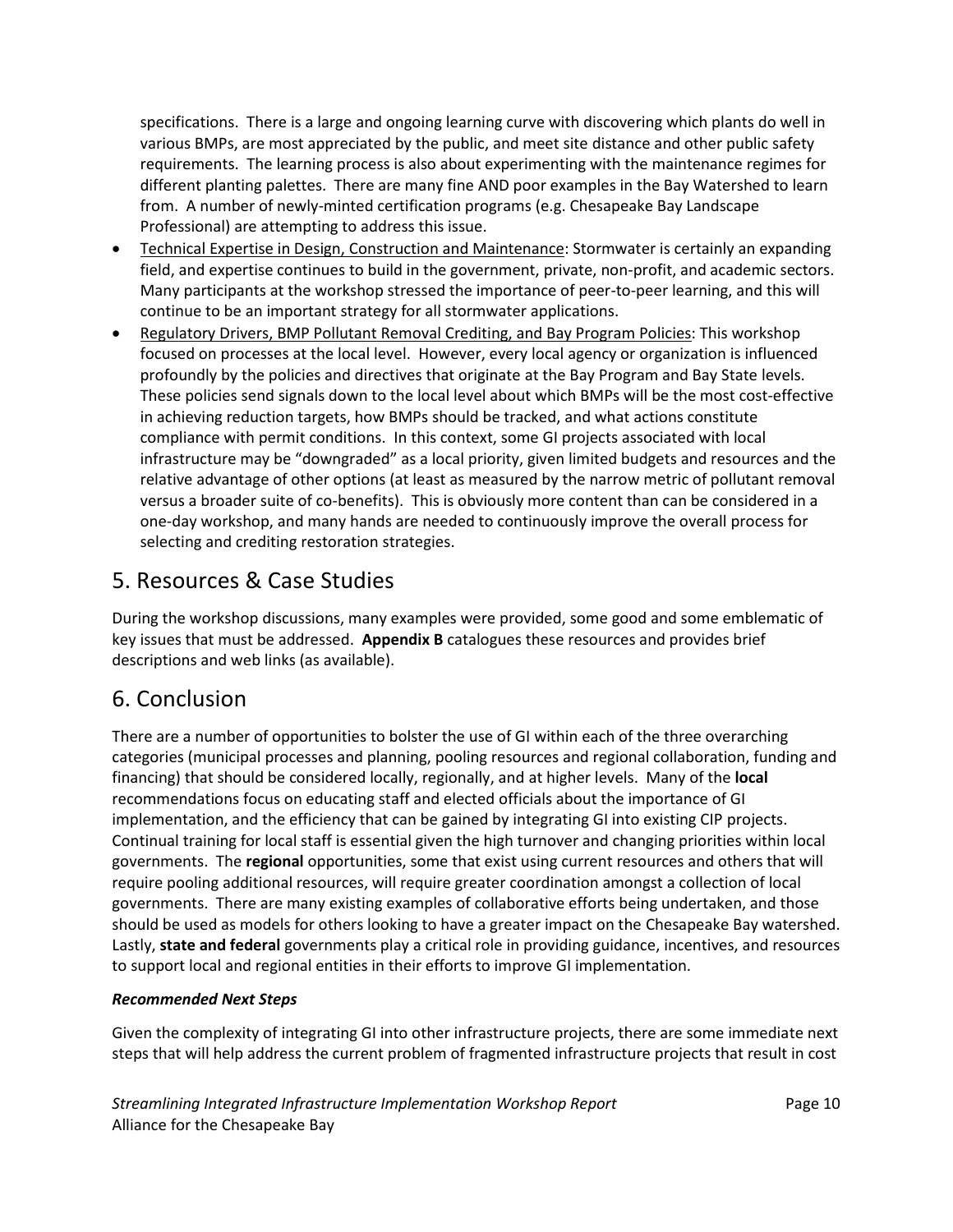inefficiencies and neglected infrastructure systems. Integrating stormwater infrastructure into other municipal infrastructure systems is a long-term goal that requires coordination across local, regional, state, and federal agencies, and should begin with incremental steps to create lasting change.

**Table 6.1** lays out recommended next steps that will lead to greater integration of GI and should be pursued as soon as possible.

The recommendations contained in this report may take years to implement. This report can and should be used as a guide for local governments and partners to begin integrating GI into existing capital and maintenance projects. It should be continually referenced by those seeking to assist local governments in establishing long-term processes for undertaking new and innovative strategies to improve local water quality and the Chesapeake Bay.

| <b>Table 6.1 Recommended Next Steps</b>                                                                              |                                                                                                                                                                                                                             |                              |                                                   |  |  |
|----------------------------------------------------------------------------------------------------------------------|-----------------------------------------------------------------------------------------------------------------------------------------------------------------------------------------------------------------------------|------------------------------|---------------------------------------------------|--|--|
| Recommendation<br>Category                                                                                           | <b>Action Item</b>                                                                                                                                                                                                          | Responsible<br><b>Entity</b> | <b>Additional or</b><br><b>Existing Resources</b> |  |  |
| Municipal processes<br>and planning; pooling<br>resources and<br>regional<br>collaboration;<br>funding and financing | 1a. Distribute report to Workshop<br>participants and other interested parties<br>and seek their assistance with<br>implementing the recommendations<br>contained herein.                                                   | <b>LGAC</b>                  | Existing                                          |  |  |
|                                                                                                                      | 1b. Approach the Environmental Finance<br>Center about developing an Online Course<br>on integrating GI into a community's CIP.                                                                                             | <b>LGAC</b>                  | Existing                                          |  |  |
| Municipal processes<br>and planning                                                                                  | 2a. Encourage funders to share<br>recommendations with local governments<br>who are seeking funding for GI projects.                                                                                                        | <b>LGAC</b>                  | Existing                                          |  |  |
|                                                                                                                      | 2b. Develop a presentation to be delivered<br>at municipal association conferences<br>and/or other local leader trainings.                                                                                                  | <b>TBD</b>                   | Additional                                        |  |  |
|                                                                                                                      | 2c. Approach American Planning<br>Association about conducting training on<br>Capital Improvement Planning that<br>addresses recommendations 3.1.1 and<br>3.1.2.                                                            | <b>LGAC</b>                  | Existing                                          |  |  |
| Pooling resources<br>and regional<br>collaboration                                                                   | 3a. Present recommendations to Peer-to-<br>Peer Forums (3.2.1) and Regional GI<br>Experts (3.2.2) to Chesapeake Bay Program<br>Local Leadership Workgroup and seek their<br>input on how to advance this<br>recommendation. | <b>LGAC</b>                  | Additional                                        |  |  |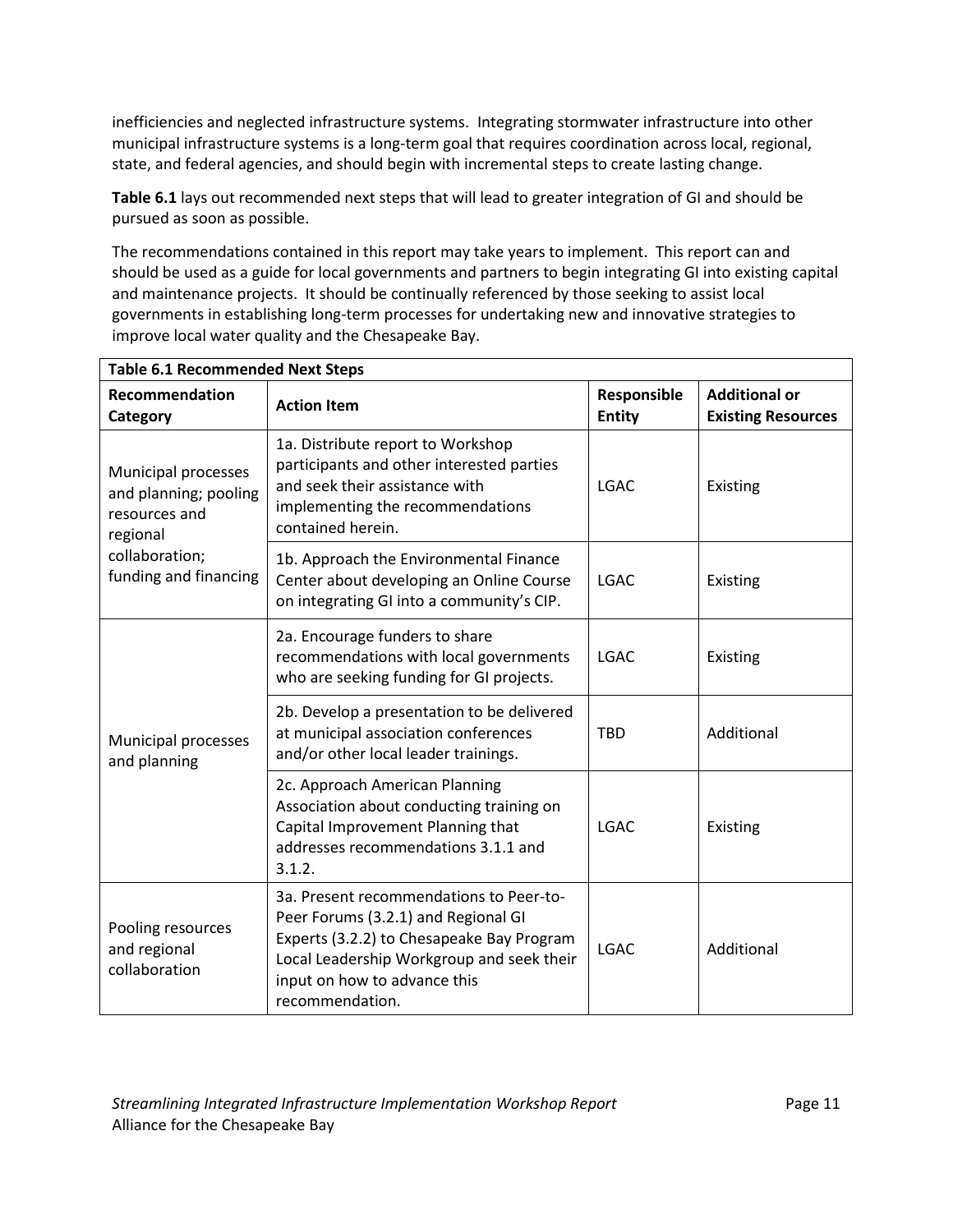| <b>Table 6.1 Recommended Next Steps</b> |                                                                                                                                                                                                    |                                             |                                                   |  |  |
|-----------------------------------------|----------------------------------------------------------------------------------------------------------------------------------------------------------------------------------------------------|---------------------------------------------|---------------------------------------------------|--|--|
| Recommendation<br>Category              | <b>Action Item</b>                                                                                                                                                                                 | Responsible<br><b>Entity</b>                | <b>Additional or</b><br><b>Existing Resources</b> |  |  |
|                                         | 3b. Secure resources to develop and<br>promote case studies showing various<br>approaches to employing shared staff, e.g.<br>regional GI expert, and pursuing<br>cooperative programming.          | <b>TBD</b>                                  | Additional                                        |  |  |
| Funding and<br>financing                | 4a. Promote the establishment of<br>dedicated funding mechanisms for GI<br>implementation by providing training<br>through the MOST Center.                                                        | <b>EFC</b>                                  | Existing                                          |  |  |
|                                         | 4b. Assist local governments with accessing<br>state revolving funds for GI projects (3.3.1).                                                                                                      | <b>PENNVEST</b>                             | Existing                                          |  |  |
|                                         | 4c. Continue to work with local<br>governments to jointly fund GI projects of<br>mutual benefit.                                                                                                   | State DOTs                                  | Additional                                        |  |  |
|                                         | 4d. Encourage local governments to<br>explore financing assistance through GFOA,<br>EFC and others (3.3.1).                                                                                        | <b>CBP Local</b><br>Leadership<br>Workgroup | Existing                                          |  |  |
|                                         | 4e. Present recommendations related to<br>funding agencies (3.3.2) to the Chesapeake<br>Bay Program Budget and Finance<br>Workgroup and seek their input on how to<br>advance this recommendation. | <b>LGAC</b>                                 | Existing                                          |  |  |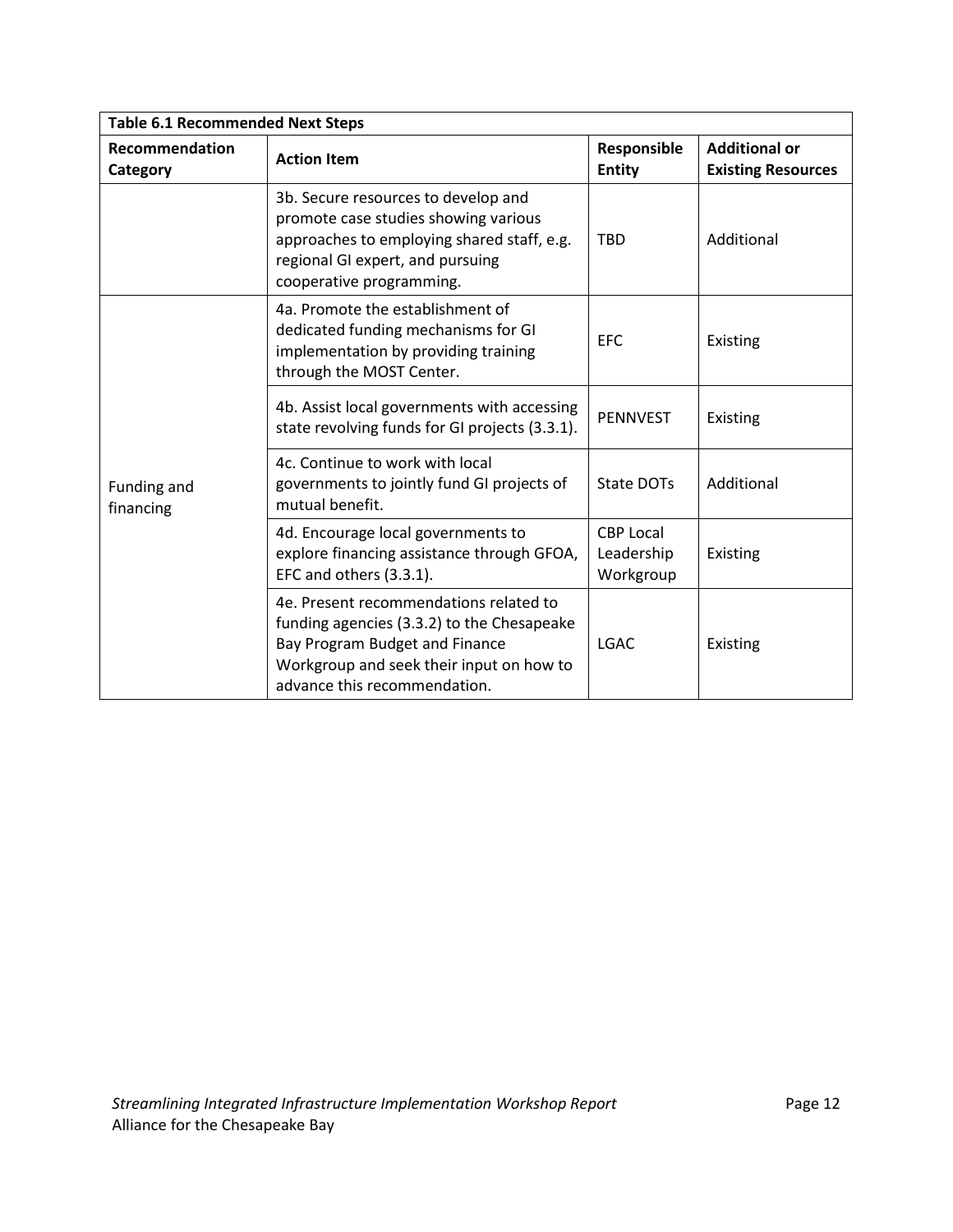#### **Appendix A: Workshop Participant List**

Richard Baugh, LGAC Member **Jenna Mitchell, Alliance for the Chesapeake Bay** Carin Bisland, EPA CBPO **Brianne Nadeau, LGAC Member** Philip Briddell, LGAC Emeritus Member Elizabeth Nellums, NFWF David Bulova, Amec Foster Wheeler Philip Pannell, LGAC Member Allison Campbell, Alliance for the Chesapeake Bay Matt Pennington, WV Region 9 Jon Crum, FHWA/PA Division Chris Pomeroy, Aqualaw/VAMSA Alex Darr, EcoLogix **Kelly Porter, LGAC Member** Frank Dawson, Montgomery County, MD Jake Reilly, NFWF Nissa Dean, Alliance for the Chesapeake Bay Liz Richardson, MD DOT Sadie Drescher, Chesapeake Bay Trust Mary Roman, MAFSM and AECOM Lou Etgen, Alliance for the Chesapeake Bay Steve Saari, District of Columbia Andrew Fellows, Environmental Finance Center Joan Salvati, VA DEQ Sheila Finlayson, LGAC Member Sonal Sanghavi, MD DOT Mary Gattis, Alliance for the Chesapeake Bay Larry Shifflet, PennDOT Penelope Gross, LGAC Member Ann Simonetti, LGAC Member Amy Guise, US Army Corps of Engineers Philip Stafford, MD DNR Richard Heineman, PennDOT Jennifer Starr, Alliance for the Chesapeake Bay David Hirschman, Hirschman Water & Env LLC Dan Sweet, PLA, Charlottesville, VA Ruth Hocker, City of Lancaster, PA Shannon Sylte, Alliance for the Chesapeake Bay Marel King, Chesapeake Bay Commission John Thomas, LGAC Member Megan LeBoon, Amec Foster Wheeler **Al Todd, Alliance for the Chesapeake Bay** Pete Littleton, Corvias/Prince George's County, MD Tim Toohey, Corvias/Prince George's County, MD Leo Lutz, LGAC Member **Matt Ward, Sustainable Strategies DC** Matt Ward, Sustainable Strategies DC Jeff MacKay, PennDOT James Wheeler, LGAC Member Paul Marchetti, PENNVEST Bob Willey, LGAC Member Cindy McCormick, City of Lancaster, PA Bruce Williams, LGAC Member Erik Michelson, Anne Arundel County, MD Julie Winters, EPA CBPO Dave Mills, Charlestown, WV

Marita Kelley, PA DCED and GFOA John Thomas, EPA Sustainable Communities Program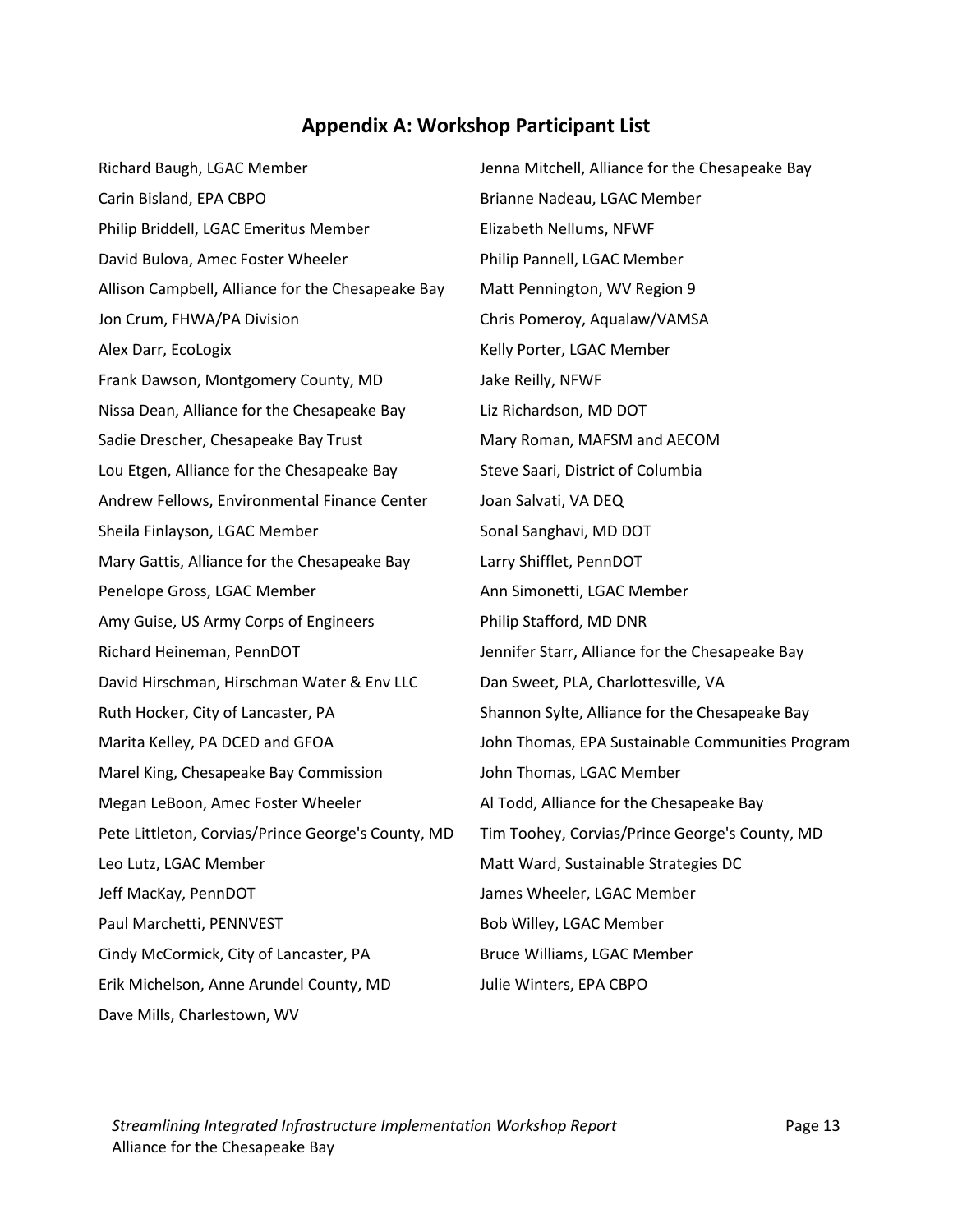#### **Appendix B: Integrated Infrastructure Resource List**

Resource Type: (MPP) Municipal Processes and Planning (R) Pooling Resources and Regional Collaboration (F) Funding and Financing (O) Other

| <b>Resource</b>                                                                | <b>Resource Type</b> | Summary                                                                                                                                                                                                                                                                                                                                                                                                                                                                                                                         | Link                                                                                   |
|--------------------------------------------------------------------------------|----------------------|---------------------------------------------------------------------------------------------------------------------------------------------------------------------------------------------------------------------------------------------------------------------------------------------------------------------------------------------------------------------------------------------------------------------------------------------------------------------------------------------------------------------------------|----------------------------------------------------------------------------------------|
| VA DEQ Stormwater<br>Local Assistance Fund<br>(SLAF)                           |                      | The purpose of the SLAF is to provide matching grants to local<br>governments across Virginia for the planning, design, and<br>implementation of stormwater BMPS that address cost efficiency<br>and commitments related to approved guidelines.                                                                                                                                                                                                                                                                                | <b>VA SLAF Website</b>                                                                 |
| PENNVEST Clean<br><b>Water State</b><br><b>Revolving Fund</b><br>(CWSRF)       |                      | PENNVEST's CWSRF program provides funding to projects<br>throughout Pennsylvania for the construction and maintenance of<br>wastewater treatment facilities, stormwater management projects,<br>nonpoint source pollution controls, and watershed and estuary<br>management. This program offers low interest loans with flexible<br>terms to assist a variety of borrowers that include local<br>governments, municipalities, and privately owned entities and to<br>establish partnerships to leverage other funding sources. | <b>PENNVEST CWSRF</b><br>Webpage                                                       |
| Anne Arundel<br>County, MD<br>Watershed<br><b>Restoration Grant</b><br>Program |                      | The Watershed Restoration Grant Program aims to improve water<br>quality in Anne Arundel County's local streams and waterways.<br>Although the grant program is funded entirely through the Anne<br>Arundel County Watershed Restoration and Protection Fund, the<br>County has partnered with the Chesapeake Bay Trust to administer<br>the program.                                                                                                                                                                           | <b>Anne Arundel</b><br>Watershed<br><b>Restoration Grant</b><br><b>Program Webpage</b> |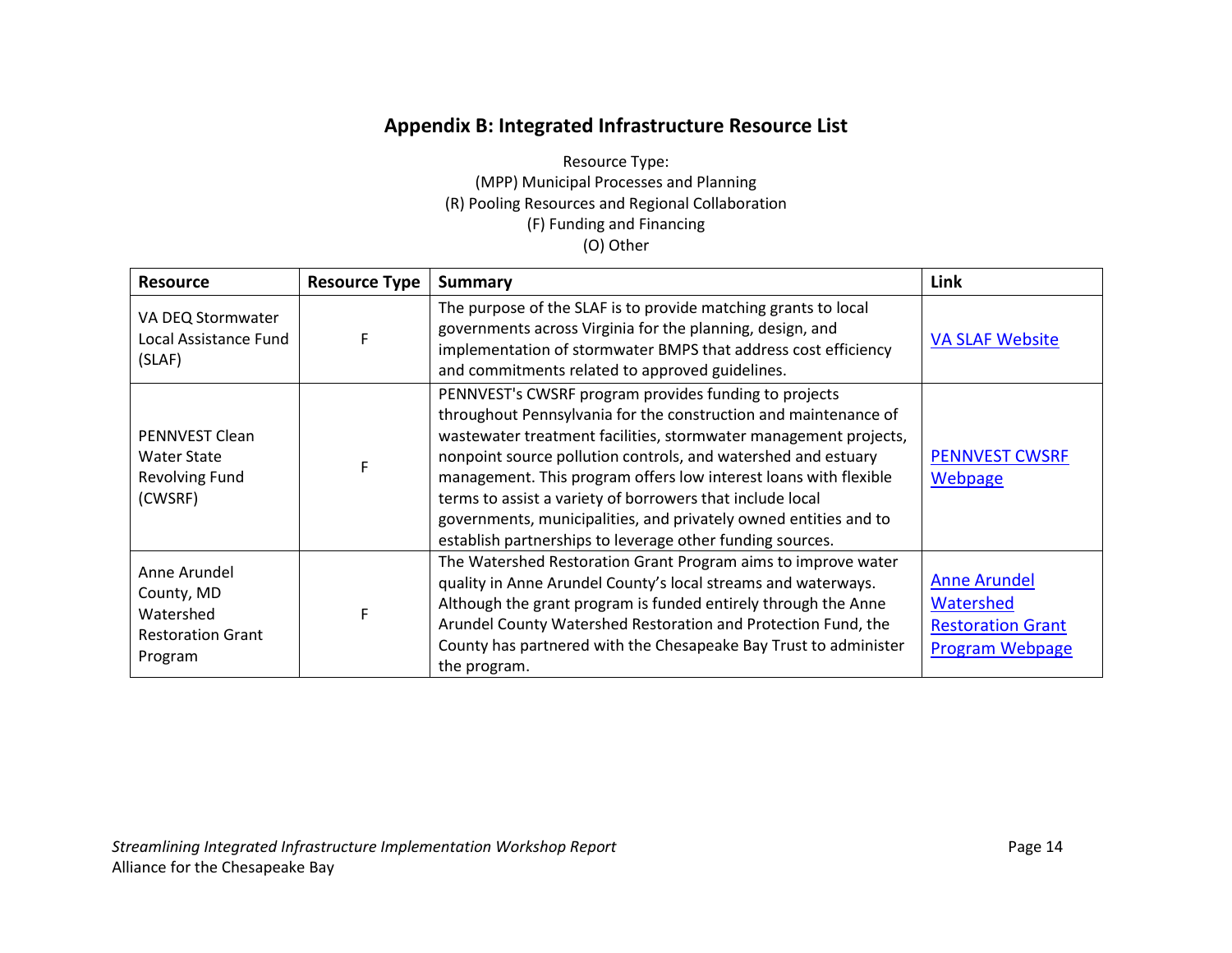| <b>Resource</b>                                                    | <b>Resource Type</b> | <b>Summary</b>                                                                                                                                                                                                                                                                                                                                                                                                                                                                                                                                                                                                                                    | Link                                                                          |
|--------------------------------------------------------------------|----------------------|---------------------------------------------------------------------------------------------------------------------------------------------------------------------------------------------------------------------------------------------------------------------------------------------------------------------------------------------------------------------------------------------------------------------------------------------------------------------------------------------------------------------------------------------------------------------------------------------------------------------------------------------------|-------------------------------------------------------------------------------|
| Fairfax County, VA<br><b>Stormwater Service</b><br><b>District</b> | F                    | The Stormwater Service District was established by the Fairfax<br>County Board in FY 2010, prompted by stricter regulatory<br>requirements and essential reinvestment in the County's aging<br>infrastructure. The District includes Fairfax County and the towns of<br>Clifton, Herndon and Vienna. Dedicated stormwater funding is used<br>to improve, operate and maintain the County's stormwater system;<br>meet state and federal regulatory requirements; meet state dam<br>safety regulations; and meet state and federal water quality<br>requirements and standards.                                                                    | <b>Fairfax County</b><br><b>Stormwater Service</b><br><b>District Webpage</b> |
| <b>Government Finance</b><br><b>Officers Association</b><br>(GFOA) | F                    | GFOA, founded in 1906, represents public finance officials<br>throughout the United States and Canada. The association's more<br>than 18,000 members are federal, state/provincial, and local<br>finance officials deeply involved in planning, financing, and<br>implementing thousands of governmental operations in each of<br>their jurisdictions. To meet the many needs of its members, the<br>organization provides best practice guidance, consulting,<br>networking opportunities, publications including books, e-books,<br>and periodicals, recognition programs, research, and training<br>opportunities for those in the profession. | <b>GFOA Website</b>                                                           |
| University of<br>Maryland<br>Environmental<br>Finance Center (EFC) | F                    | EFC is one of ten University-based centers across the country<br>providing communities with the tools and information necessary to<br>manage change for a healthy environment and an enhanced quality<br>of life. EFC's work is founded on direct community engagement and<br>capacity development. Though every project is as unique as the<br>communities they serve, they provide local leaders with targeted<br>financial policy analysis and decision support processes, providing<br>each community with the resources they need to make informed<br>financing and policy decisions.                                                        | <b>EFC Website</b>                                                            |
| <b>Great Lakes</b><br><b>Protection Fund</b><br>(GLPF)             | F                    | Funded by the Great Lakes Protection Fund (GLPF), a report was<br>developed synthesizing the findings of an initiative to enable private<br>financing and/or private delivery to expand the use of green<br>infrastructure in the Great Lakes Basin.                                                                                                                                                                                                                                                                                                                                                                                              | <b>GLPF Report</b>                                                            |

*Streamlining Integrated Infrastructure Implementation Workshop Report* example 20 and 20 and 20 and 20 and 215 Alliance for the Chesapeake Bay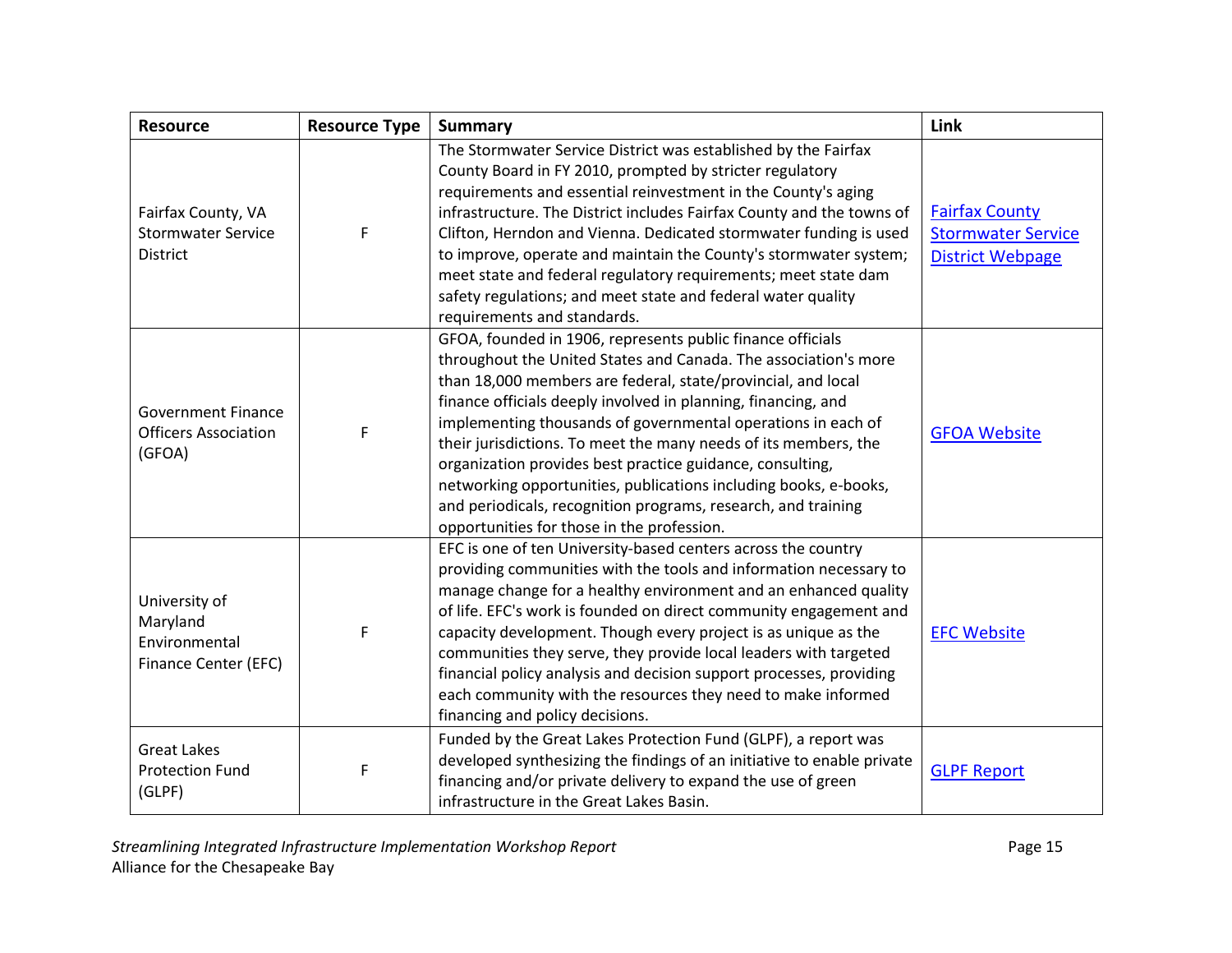| <b>Resource</b>                                                   | <b>Resource Type</b> | <b>Summary</b>                                                                                                                                                                                                                                                                                                                                                                                                                                                                                                                                                                      | Link                                                                                                                                              |
|-------------------------------------------------------------------|----------------------|-------------------------------------------------------------------------------------------------------------------------------------------------------------------------------------------------------------------------------------------------------------------------------------------------------------------------------------------------------------------------------------------------------------------------------------------------------------------------------------------------------------------------------------------------------------------------------------|---------------------------------------------------------------------------------------------------------------------------------------------------|
| City of Lancaster, PA<br><b>Stormwater Bureau</b>                 | <b>MPP</b>           | The City of Lancaster's Stormwater Bureau is in the Department of<br>Public Works, which also includes the Bureaus of Water,<br>Wastewater Operations, Engineering, Operations, Public Property,<br>and Public Art. The Stormwater Bureau is responsible for overseeing<br>the stormwater management and green infrastructure program,<br>maintaining and repairing public stormwater infrastructure,                                                                                                                                                                               | Saveit! City of<br>Lancaster's<br>Stormwater<br><b>Management</b><br>Website                                                                      |
|                                                                   |                      | complying with MS4 regulations, enforcing the stormwater<br>ordinance, managing the stormwater fee, processing credits and<br>appeals, reviewing site plans, inspecting and maintaining green<br>infrastructure, and leading the City's bicycle and pedestrian<br>planning and sustainability program.                                                                                                                                                                                                                                                                              | <b>City of Lancaster</b><br>Stormwater<br><b>Management</b><br>Webpage                                                                            |
| Lancaster County, PA<br><b>Planning Commission</b><br>Greenscapes | <b>MPP</b>           | Greenscapes, the green infrastructure element of the Lancaster<br>County Comprehensive Plan, defines a vision, goals and objectives,<br>strategies, and tools to preserve, conserve, restore, and enhance<br>natural resources through the establishment of a countywide,<br>integrated green infrastructure system. Greenscapes provides a<br>blueprint for accommodating appropriate growth and development<br>while preserving the region's most valuable natural resources,<br>native species, cultural assets, and agricultural economy.                                       | <b>Lancaster County</b><br><b>Planning Commission</b><br>Greenscapes<br>Webpage                                                                   |
| City of Takoma Park,<br><b>MD</b>                                 | <b>MPP</b>           | The City of Takoma Park's Stormwater Management Program was<br>established to achieve the following goals: (1) Maintain and replace<br>stormwater infrastructure; (2) Perform stream restoration projects<br>and other water quality improvement projects; (3) Add stormwater<br>treatment facilities, such as green streets; and (4) Provide funding<br>to study, design and construct stormwater management facilities.<br>The Program is funded through the stormwater management utility<br>fee, which is based on each property's actual contribution to<br>stormwater runoff. | <b>Takoma Park</b><br>Stormwater<br><b>Management</b><br><b>Program Webpage</b><br><b>Takoma Park</b><br>Sustainability<br><b>Program Webpage</b> |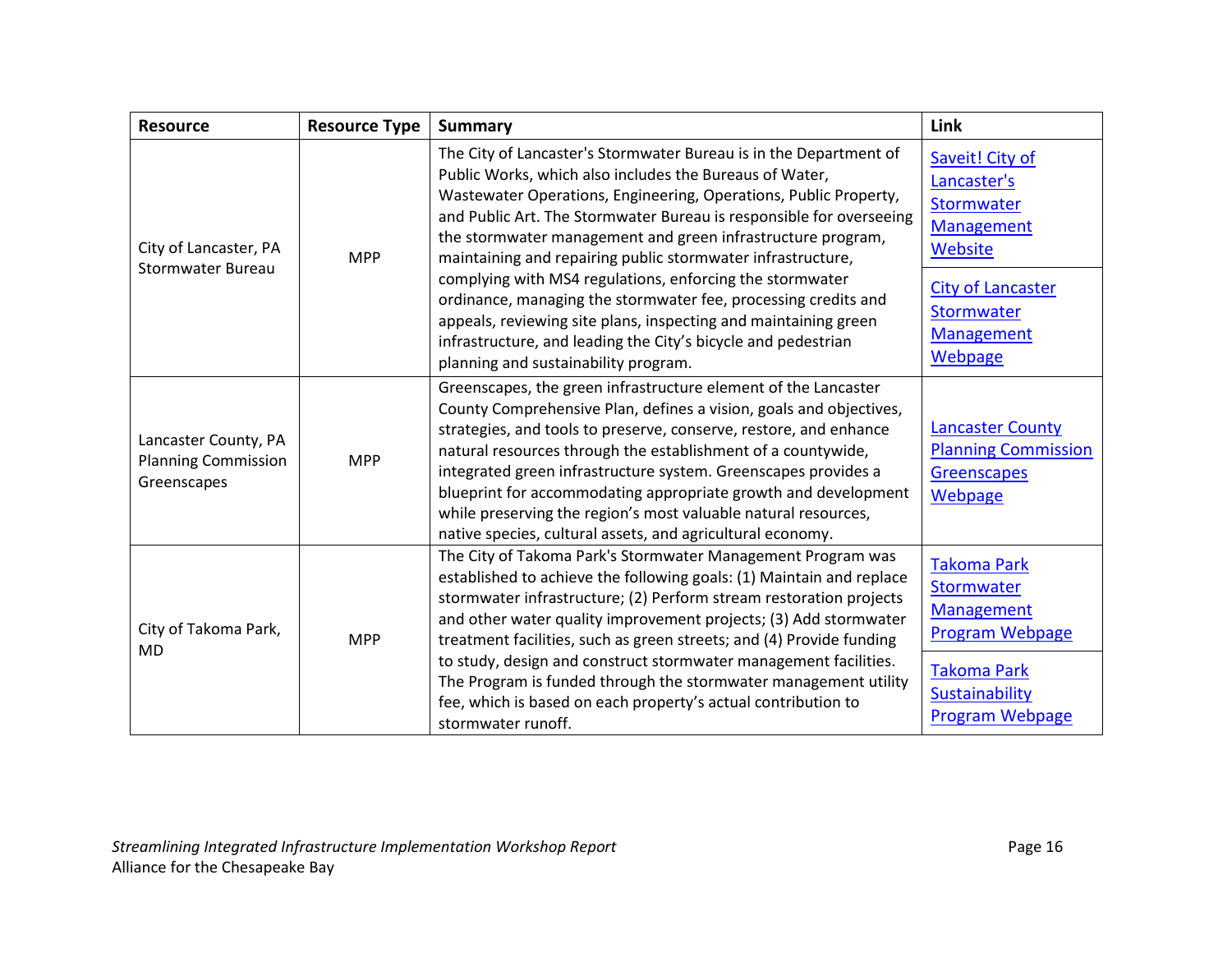| <b>Resource</b>                                                               | <b>Resource Type</b> | <b>Summary</b>                                                                                                                                                                                                                                                                                                                                                                                                                                                                                                                                                                                                                                                                                                                                                                                                   | Link                                                                              |
|-------------------------------------------------------------------------------|----------------------|------------------------------------------------------------------------------------------------------------------------------------------------------------------------------------------------------------------------------------------------------------------------------------------------------------------------------------------------------------------------------------------------------------------------------------------------------------------------------------------------------------------------------------------------------------------------------------------------------------------------------------------------------------------------------------------------------------------------------------------------------------------------------------------------------------------|-----------------------------------------------------------------------------------|
| Washington, DC's<br><b>RiverSmart Programs</b>                                | <b>MPP</b>           | Washington DC's Department of Energy & Environment's<br>RiverSmart programs help to reduce stormwater runoff that harms<br>the District's waterways and the Chesapeake Bay. RiverSmart<br>programs provide financial incentives to help District property<br>owners install green infrastructure such as rain barrels, green roofs,<br>rain gardens, permeable pavement, shade trees, and more.                                                                                                                                                                                                                                                                                                                                                                                                                  | <b>Get Riversmart!</b><br>Webpage                                                 |
| City of Richmond, VA<br><b>Stormwater Utility</b>                             | <b>MPP</b>           | The City of Richmond's stormwater utility is managed through the<br>Department of Public Utilities. For more information see the utility<br>webpage link.                                                                                                                                                                                                                                                                                                                                                                                                                                                                                                                                                                                                                                                        | <b>City of Richmond</b><br><b>Stormwater Utility</b><br>Webpage                   |
| City of Martinsburg,<br><b>WV Stormwater</b><br>Management                    | <b>MPP</b>           | The City of Martinsburg's stormwater management plans include a<br>program to improve and expand drainage systems in the urban<br>watershed, construction site runoff control and post-construction<br>stormwater runoff management from new developments located in<br>the watershed. For more informatoin see the stormwater<br>management webpage link.                                                                                                                                                                                                                                                                                                                                                                                                                                                       | <b>City of Martinsburg</b><br>Stormwater<br><b>Management</b><br>Webpage          |
| International<br><b>Municipal Lawyers</b><br>Association (IMLA)               | <b>MPP</b>           | IMLA is a non-profit organization dedicated to advancing the<br>interests and education of local government lawyers. IMLA<br>champions the development of fair and realistic legal solutions, and<br>assists members on the vast and cutting edge legal issues facing<br>local government lawyers today.                                                                                                                                                                                                                                                                                                                                                                                                                                                                                                         | <b>IMLA Website</b>                                                               |
| Federal Highway<br>Administration<br>(FHWA) Bicycle and<br>Pedestrian Program | <b>MPP</b>           | Three offices within the FHWA focus on environmental protection<br>and enhancement. The offices of Natural Environment and Human<br>Environment primarily focus on environmental programs associated<br>with air quality, climate change, sustainability, noise, and on<br>programs associated with the built environment, including<br>transportation enhancements, and bicycle and pedestrian facilities.<br>The Office of Project Development and Environmental Review<br>focuses on the National Environmental Policy Act (NEPA) project<br>development process as a balanced and streamlined approach to<br>transportation decisionmaking that takes into account the potential<br>impacts on both human and natural resources and the public's need<br>for safe and efficient transportation improvements. | <b>FHWA Bicycle &amp;</b><br><b>Pedestrian Program</b><br><b>Guidance Webpage</b> |

*Streamlining Integrated Infrastructure Implementation Workshop Report* **Page 17** Page 17 Alliance for the Chesapeake Bay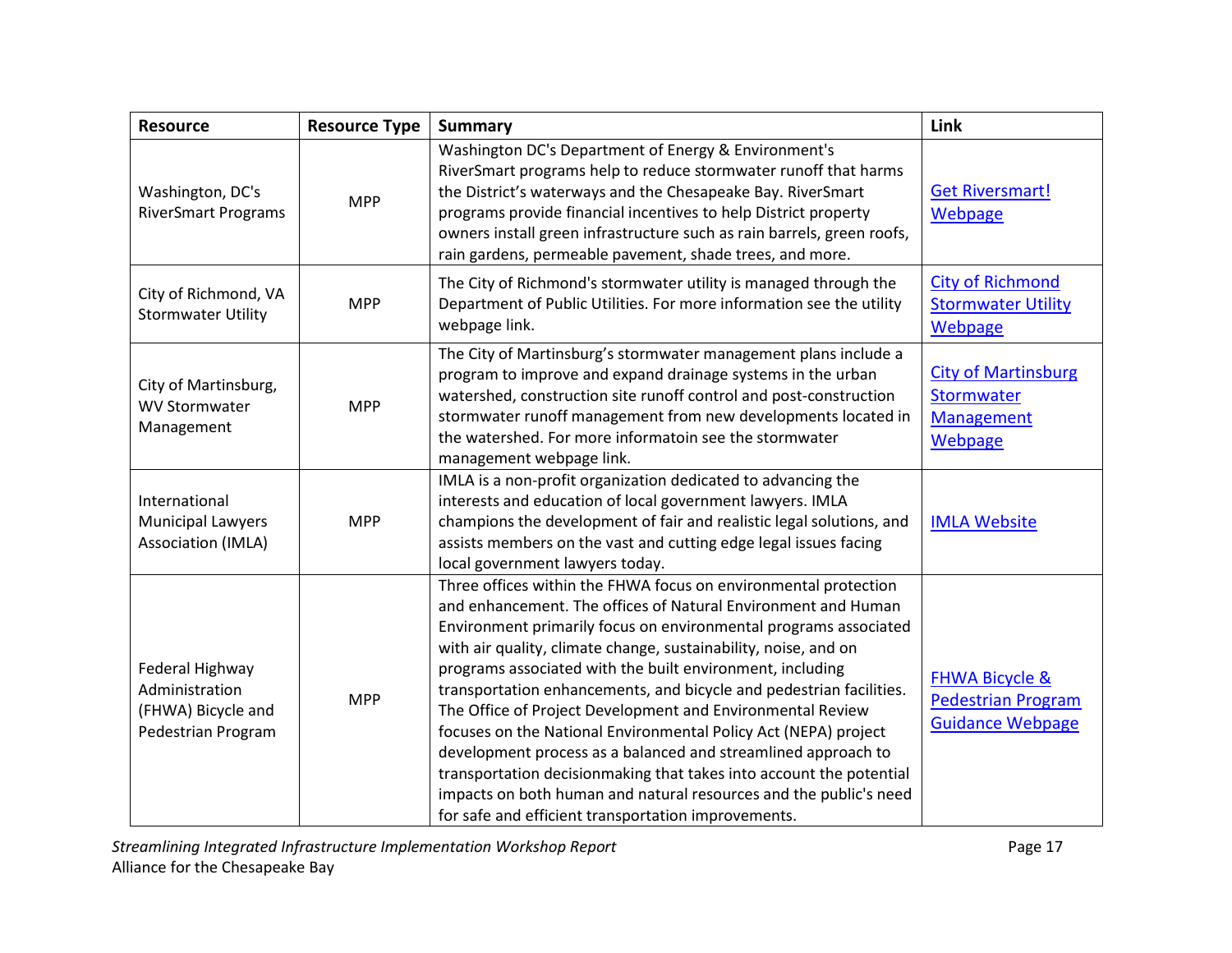| <b>Resource</b>                                                                                         | <b>Resource Type</b> | <b>Summary</b>                                                                                                                                                                                                                                                                                                                                                                                                                                                                                                                                           | Link                                                                                         |
|---------------------------------------------------------------------------------------------------------|----------------------|----------------------------------------------------------------------------------------------------------------------------------------------------------------------------------------------------------------------------------------------------------------------------------------------------------------------------------------------------------------------------------------------------------------------------------------------------------------------------------------------------------------------------------------------------------|----------------------------------------------------------------------------------------------|
| U.S. Environmental<br>Protection Agency's<br>(EPA) Smart Growth<br><b>Flood Resilience</b><br>Checklist | <b>MPP</b>           | EPA's Smart Growth Flood Resilience Checklist helps communities<br>understand whether they are prepared for a possible flood. This<br>checklist was developed as part of EPA's Smart Growth<br>Implementation Assistance project in the state of Vermont.                                                                                                                                                                                                                                                                                                | <b>U.S. EPA's Flood</b><br><b>Resilience Checklist</b><br>Webpage                            |
| U.S. Army Corps of<br>Engineers (USACE)<br><b>Technical Project</b><br>Planning                         | <b>MPP</b>           | USACE's Engineer Manual (EM) 200-1-2 describes an improved<br>Technical Project Planning (TPP) Process and provides related<br>documentation tools. This TPP guidance is for project managers,<br>engineers, scientists, attorneys, customers, regulators, and other<br>stakeholders. The concepts of site closeout, project objectives,<br>constraints/dependencies, data needs and data quality objectives<br>are essential to all projects. Tremendous money and time savings<br>can be realized by systematic upfront planning.                      | U.S. Army Corps of<br><b>Engineers Website</b>                                               |
| Green Infrastructure<br>Plan for MD's Eastern<br>Shore                                                  | ${\sf R}$            | The Conservation Fund developed a GI plan for Cecil County, MD<br>that included four key products: (1) GI network design; (2) Water<br>quality maintenance and enhancement analysis; (3) Ecosystem<br>services assessment; and (4) Implementation quilt analysis. The<br>Fund suggested a range of tools that Cecil County could use to<br>protect more of its vital green infrastructure network, including land<br>conservation and reforestation opportunities, reduction of nutrients<br>entering the nearby Chesapeake Bay, and funding strategies. | <b>The Conservation</b><br><b>Fund's GI Plan for</b><br><b>MD's Eastern Shore</b><br>Webpage |
| York County, PA<br>Stormwater<br>Consortium                                                             | ${\sf R}$            | The York County Planning Commission (YCPC) is leading the charge<br>in developing a regional consortium across the County to manage<br>stormwater more effectively through collaborative engagement. So<br>far, the County has developed an Integrated Water Resources Plan<br>and conducted a Stormwater Feasibility Study. To see more<br>information about the other efforts taking place, see the link to the<br>YCPC Stormwater Information webpage.                                                                                                | <b>York County</b><br>Stormwater<br><b>Information</b><br>Webpage                            |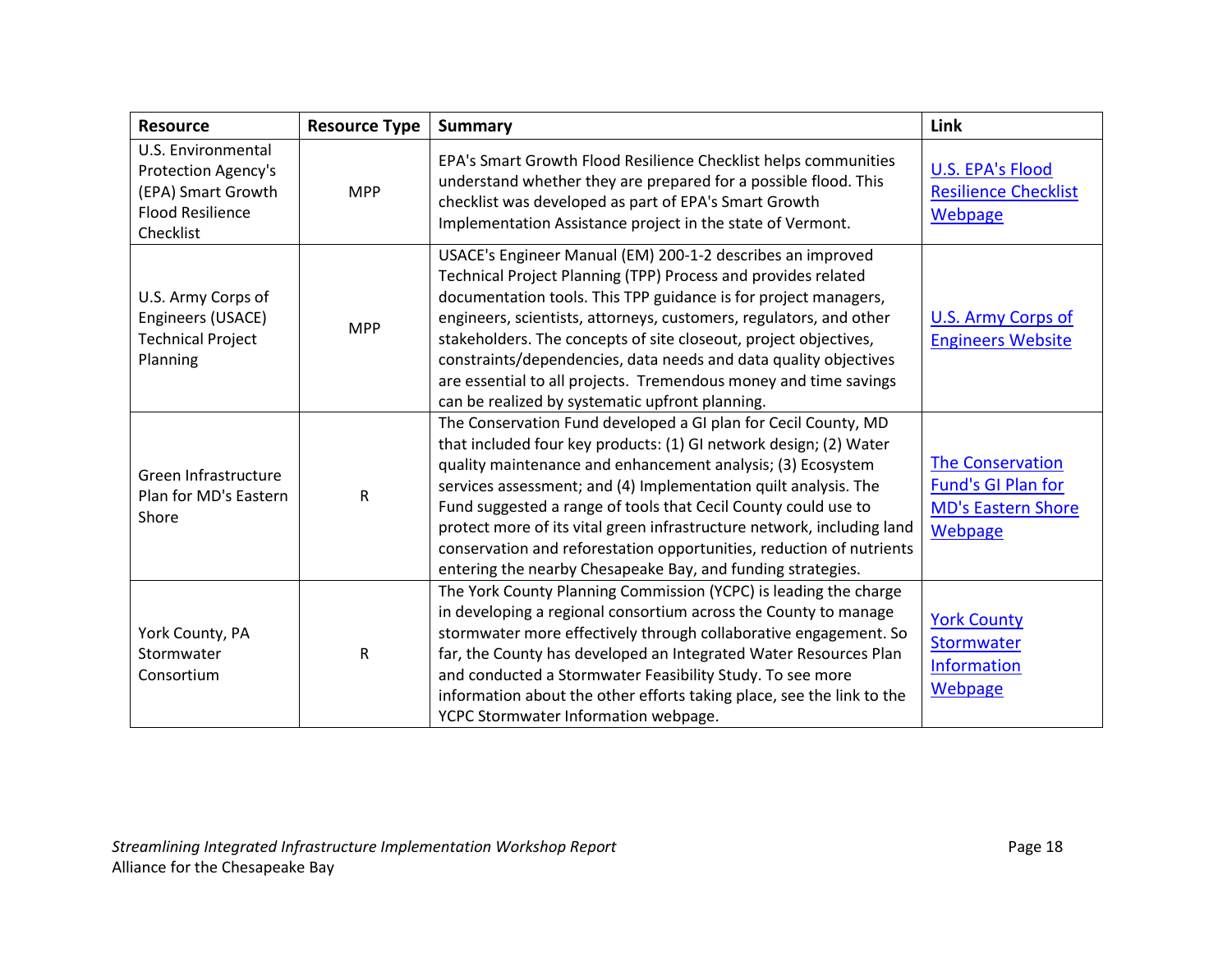| <b>Resource</b>                                                                                           | <b>Resource Type</b> | <b>Summary</b>                                                                                                                                                                                                                                                                                                                                                                                                                                             | Link                                                                                                                      |
|-----------------------------------------------------------------------------------------------------------|----------------------|------------------------------------------------------------------------------------------------------------------------------------------------------------------------------------------------------------------------------------------------------------------------------------------------------------------------------------------------------------------------------------------------------------------------------------------------------------|---------------------------------------------------------------------------------------------------------------------------|
| Anacostia River<br>Watershed<br><b>Restoration Plan</b>                                                   | $\mathsf R$          | The Anacostia River Watershed Restoration Plan identifies problems<br>in the Anacostia Watershed and opportunities for protecting and<br>restoring the watershed. The Plan defines the existing conditions,<br>identifies specific problems and recommends actions to restore the<br>watershed.                                                                                                                                                            | <b>Anacostia River</b><br>Watershed<br>Partnership's<br><b>Restoration Plan</b><br>Webpage                                |
| <b>Great Lakes Regional</b><br>Collaboration<br>Strategy                                                  | $\mathsf R$          | Securing a strong Great Lakes restoration plan has been a top<br>priority for the Healing Our Waters-Great Lakes Coalition. Through<br>the work of the Coalition, its members and partners throughout the<br>region, the nation has a solid Great Lakes restoration action plan<br>that addresses the most urgent threat to the Lakes-the "Great<br>Lakes Regional Collaboration Strategy to Restore and Protect the<br>Great Lakes."                      | <b>Healthy Lakes,</b><br><b>Healthy Lives' Great</b><br><b>Lakes Regional</b><br>Collaboration<br><b>Strategy Webpage</b> |
| City of Portland, OR<br>Grey to Green                                                                     | ${\sf R}$            | Grey to Green was a five-year Environmental Services initiative with<br>other city bureaus and community partners to boost green<br>infrastructure in the City of Portland. The Grey to Green initiative<br>and Environmental Services' ongoing investment in green<br>infrastructure projects and programs helps implement the Portland<br>Watershed Management Plan, protect existing sewer and<br>stormwater infrastructure, and meet other city goals. | <b>City of Portland Grey</b><br>to Green Webpage                                                                          |
| <b>Water Resource</b><br><b>Coordination Council</b><br>(WRCC), Carroll<br>County, MD Regional<br>Program | ${\sf R}$            | WRCC was formed in March 2007 by a non-binding joint resolution<br>between the County, municipalities, and Carroll County Health<br>Department. The committee provides a mechanism for cooperative<br>problem solving of critical water resource management issues<br>facing the County and municipalities.                                                                                                                                                | <b>Carroll County's</b><br><b>WRCC Webpage</b>                                                                            |
| Upper Susquehanna<br>Coalition (USC)                                                                      | ${\sf R}$            | The Upper Susquehanna Coalition is a network of 16 Soil and Water<br>Conservation Districts in New York and 3 Conservation Districts in<br>Pennsylvania. Its mission is to protect and improve water quality<br>and natural resources in the Upper Susquehanna River Basin with<br>the involvement of citizens and agencies through education,<br>partnerships, planning, implementation and advocating for our<br>water resources.                        | <b>USC Website</b>                                                                                                        |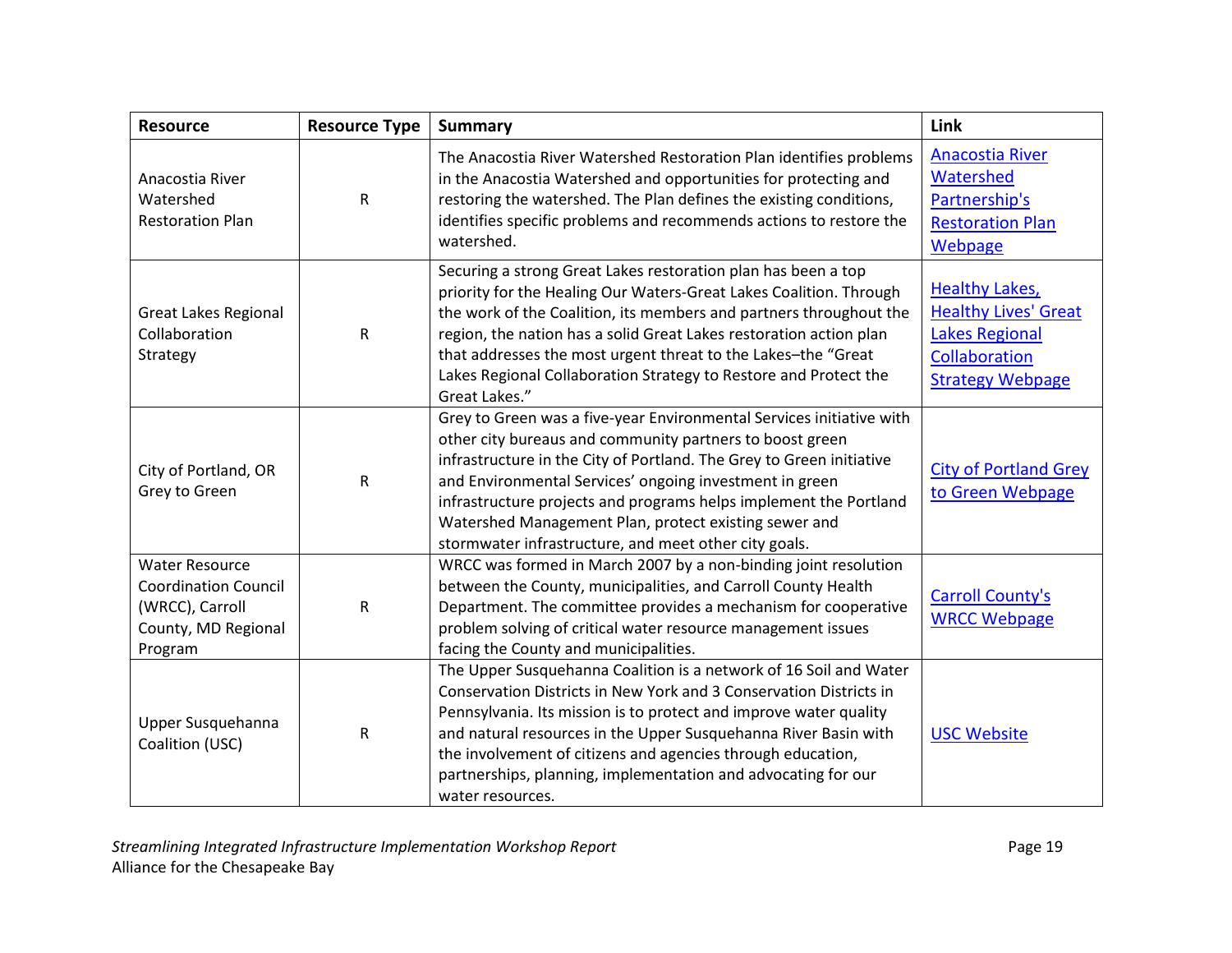| <b>Resource</b>                                                                | <b>Resource Type</b> | <b>Summary</b>                                                                                                                                                                                                                                                                                                                                                                                                                                                                                                                                                                                                                                                                                 | Link                 |
|--------------------------------------------------------------------------------|----------------------|------------------------------------------------------------------------------------------------------------------------------------------------------------------------------------------------------------------------------------------------------------------------------------------------------------------------------------------------------------------------------------------------------------------------------------------------------------------------------------------------------------------------------------------------------------------------------------------------------------------------------------------------------------------------------------------------|----------------------|
| <b>American Planning</b><br><b>Association (APA)</b>                           | R                    | APA is comprised of a network of over 40,000 planning<br>professionals, and offers opportunities and resources for<br>everyone- planners, students, commissioners, educators, engaged<br>citizens, and allied professionals alike. APA is committed to creating<br>communities that thrive and prosper.                                                                                                                                                                                                                                                                                                                                                                                        | <b>APA Website</b>   |
| <b>National Association</b><br>of Regional Councils<br>(NARC)                  | ${\sf R}$            | NARC serves as the national voice for regionalism by advocating for<br>regional cooperation as the most effective way to address a variety<br>of community planning and development opportunities and issues.<br>NARC's member organizations are composed of multiple local<br>governments that work together to serve American communities -<br>large and small, urban and rural. NARC provides its members<br>valuable information and research on key national policy issues,<br>federal policy developments, and best practices.                                                                                                                                                           | <b>NARC Website</b>  |
| Virginia Association<br>of Planning District<br><b>Commissions (VA</b><br>PDC) | ${\sf R}$            | VAPDC is an organization comprised of the 21 Planning District<br>Commissions/Regional Councils in Virginia. VAPDC works to bring<br>diverse resources together at the regional level in partnership with<br>local, state, and federal entities to strengthen regions and the<br>Commonwealth. The purpose of the Association is to promote<br>coordination and cooperation among the Commonwealth's<br>Planning District Commissions/Regional Councils to heighten their<br>effectiveness and efficiency; provide mutual assistance and the<br>exchange of ideas; and otherwise promote understanding for how<br>PDCs/RCs can help save their regions and the Commonwealth time<br>and money. | <b>VAPDC Website</b> |
| The Office of the<br>Virginia State<br><b>Inspector General</b><br>(OSIG)      | O                    | On behalf of the citizens of the Commonwealth of VA, the OSIG<br>serves as a catalyst for positive change by: (1) Facilitating good<br>stewardship of resources; (2) Deterring fraud, waste, abuse, and<br>corruption; (3) Advocating efficiency and effectiveness; and (4)<br>Promoting integrity and ethical conduct.                                                                                                                                                                                                                                                                                                                                                                        | <b>OSIG Website</b>  |